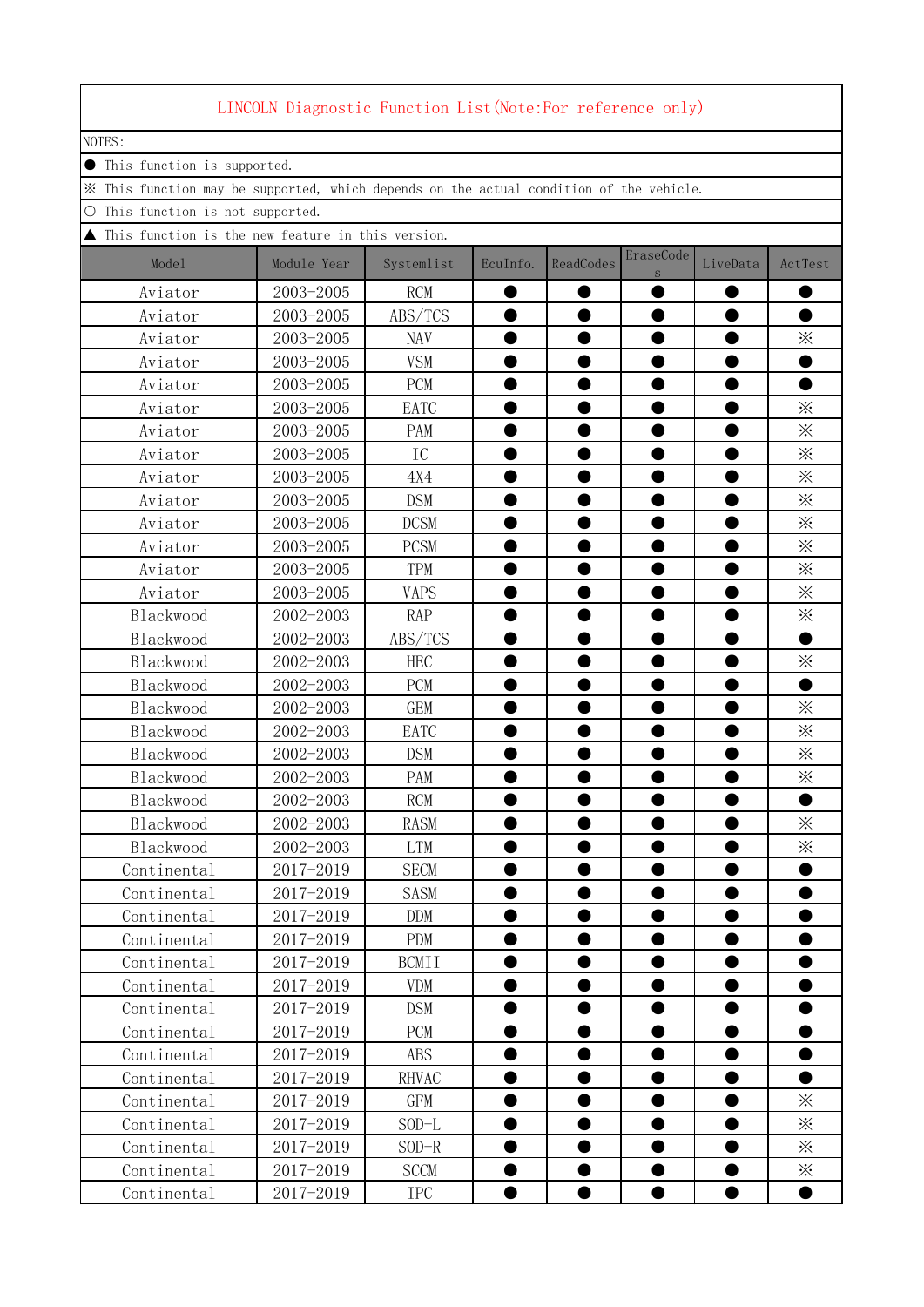| Continental | 2017-2019 | <b>HUD</b>  |           |                |           | $\times$        |
|-------------|-----------|-------------|-----------|----------------|-----------|-----------------|
| Continental | 2017-2019 | DCDC        | D         |                |           | $\times$        |
| Continental | 2017-2019 | $DCM-E$     |           | $\bullet$      |           | $\times$        |
| Continental | 2017-2019 | $DCM-F$     |           |                |           | $\times$        |
| Continental | 2017-2019 | $DCM-G$     |           |                |           | $\times$        |
| Continental | 2017-2019 | $DCM-H$     |           |                |           | $\times$        |
| Continental | 2017-2019 | FCIM        |           | $\bullet$      |           | $\times$        |
| Continental | 2017-2019 | PAM         |           |                |           | $\times$        |
| Continental | 2017-2019 | $SCM-C$     |           |                |           | $\times$        |
| Continental | 2017-2019 | SCM-D       |           |                |           | $\times$        |
| Continental | 2017-2019 | <b>RACM</b> |           |                |           | $\times$        |
| Continental | 2017-2019 | <b>RCM</b>  |           |                |           | $\times$        |
| Continental | 2017-2019 | <b>PSCM</b> |           |                |           |                 |
| Continental | 2017-2019 | <b>GWM</b>  |           |                |           | $\times$        |
| Continental | 2017-2019 | BECM-B      |           |                |           | $\times$        |
| Continental | 2017-2019 | <b>DSP</b>  |           |                |           | $\times$        |
| Continental | 2017-2019 | DACM-C      |           |                |           | $\times$        |
| Continental | 2017-2019 | ACM         |           |                |           |                 |
| Continental | 2017-2019 | $BCM-B$     |           | ●              |           | $\times$        |
| Continental | 2017-2019 | TCU1        | ●         | ●              | D         | $\times$        |
| Continental | 2017-2019 | <b>DSM</b>  |           | Ð              |           | $\times$        |
| Continental | 2017-2019 | SCM-B       | ●         | $\bullet$      | $\bullet$ | $\times$        |
| Continental | 2017-2019 | SCM-E       |           |                |           | $\times$        |
| Continental | 2017-2019 | $SCM-F$     |           |                |           | $\times$        |
| Continental | 2017-2019 | APIM        |           |                |           | $\times$        |
| Continental | 2017-2019 | <b>HSWM</b> | $\bullet$ | D              |           | $\times$        |
| Continental | 2017-2019 | <b>RGTM</b> | D         | D              |           | $\times$        |
| Continental | 2017-2019 | <b>GSM</b>  |           |                |           | $\times$        |
| Continental | 2017-2019 | $SCM-G$     |           |                |           | $\times$        |
| Continental | 2017-2019 | SCM-H       |           | 0              |           | $\times$        |
| Continental | 2017-2019 | <b>RTM</b>  |           |                |           | ፠               |
| LS          | 2000-2005 | PCM         |           |                |           |                 |
| LS          | 2000-2005 | NAV         |           | $\bullet$      |           |                 |
| LS          | 2000-2005 | ABS/TCS     | $\bullet$ | $\bullet$      | D         |                 |
| LS          | 2000-2005 | <b>DDM</b>  |           | ●              |           |                 |
| LS          | 2000-2005 | <b>RCM</b>  |           |                |           |                 |
| LS          | 2000-2005 | <b>DSM</b>  |           |                |           |                 |
| LS          | 2000-2005 | MC          |           |                |           | $\times$        |
| LS          | 2000-2005 | <b>REM</b>  |           | ●              |           | $\ddot{\times}$ |
| LS          | 2000-2005 | ACM         |           |                |           | $\times$        |
| LS          | 2000-2005 | <b>GEM</b>  |           | ●              |           | $\times$        |
| LS          | 2000-2005 | <b>HEC</b>  |           | ●              |           | $\times$        |
| LS          | 2000-2005 | EATC        |           | ●              |           | $\ddot \times$  |
| LS          | 2000-2005 | <b>SCLM</b> |           | $\bullet$      | D         | $\times$        |
| LS          | 2000-2005 | PAM         |           | ●              |           | $\times$        |
| LS          | 2000-2005 | <b>DCSM</b> |           | $\bullet$      | D         | $\times$        |
| LS          | 2000-2005 | <b>PCSM</b> | $\bullet$ | $\bullet$<br>● | $\bullet$ | $\times$        |
| LS          | 2000-2005 | <b>EPB</b>  |           | $\bullet$      | ●         | $\ddot{\times}$ |
| Mark VIII   | 1996-1998 | DDM         | $\bullet$ | $\bullet$      | $\bullet$ | $\bullet$       |
|             |           |             |           |                |           |                 |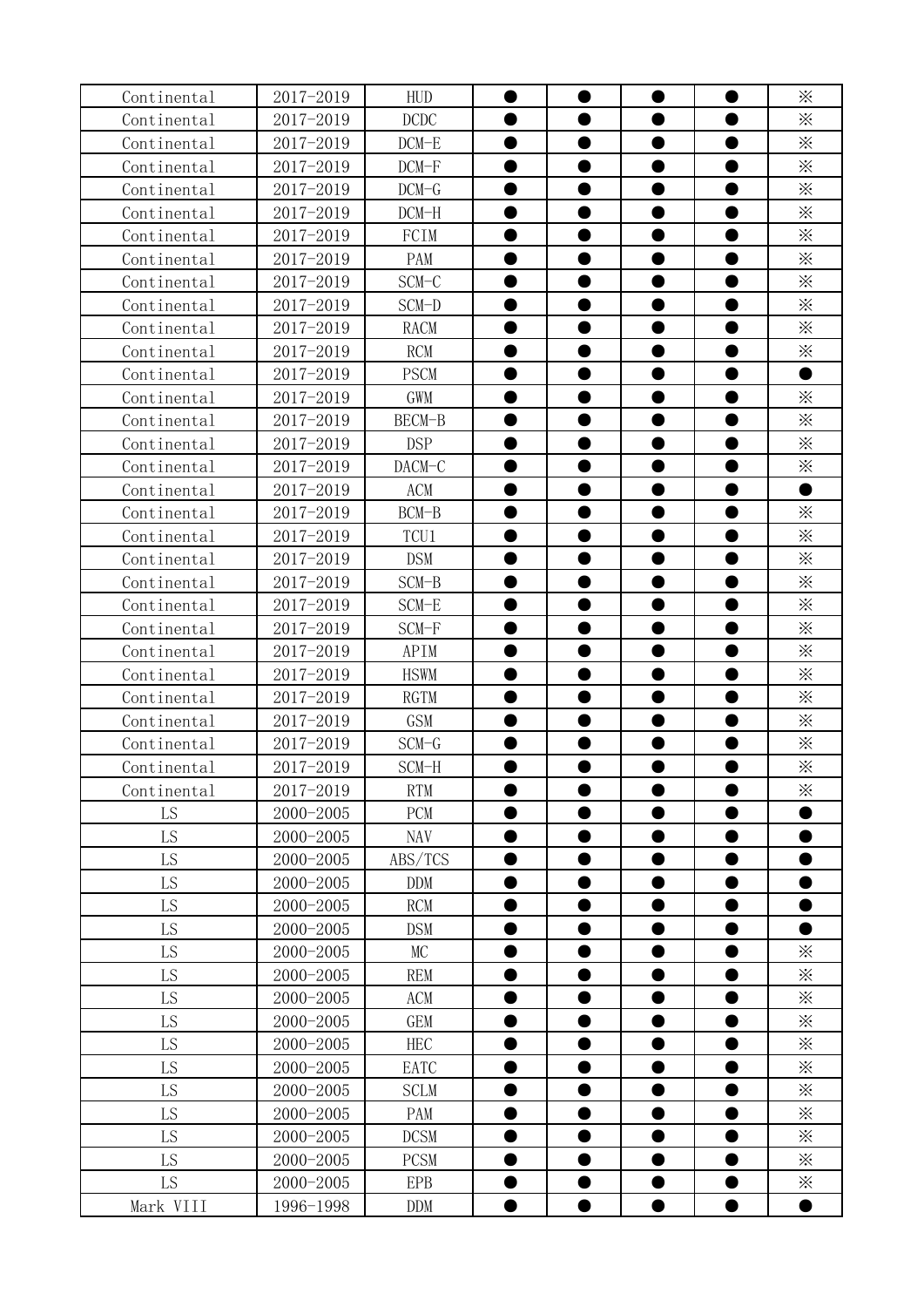| Mark VIII  | 1996-1998 | ABS/TCS      |           |           |           |                 |
|------------|-----------|--------------|-----------|-----------|-----------|-----------------|
| Mark VIII  | 1996-1998 | <b>PCM</b>   |           |           |           |                 |
| Mark VIII  | 1996-1998 | MC           |           | $\bullet$ |           | $\times$        |
| Mark VIII  | 1996-1998 | EATC         |           | D         |           | $\times$        |
| Mark VIII  | 1996-1998 | <b>CPM</b>   |           |           |           | $\times$        |
| Mark VIII  | 1996-1998 | <b>SCIL</b>  |           | ●         |           | $\times$        |
| Mark VIII  | 1996-1998 | <b>PSM</b>   |           |           |           | $\times$        |
| Mark VIII  | 1996-1998 | <b>HEC</b>   |           |           |           | $\ddot{\times}$ |
| Mark VIII  | 1996-1998 | <b>DSM</b>   |           |           |           | $\times$        |
| Mark LT    | 2006-2008 | <b>PCM</b>   |           |           |           |                 |
| Mark LT    | 2006-2008 | <b>RCM</b>   |           | $\bullet$ |           |                 |
| Mark LT    | 2006-2008 | <b>ABS</b>   |           | ●         |           |                 |
| Mark LT    | 2006-2008 | <b>VSM</b>   |           |           |           | $\times$        |
| Mark LT    | 2006-2008 | PAM          |           | ●         |           | $\times$        |
| Mark LT    | 2006-2008 | <b>HVAC</b>  |           | ●         |           |                 |
| Mark LT    | 2006-2008 | <b>DSM</b>   |           | ●         | ●         | $\times$        |
| Mark LT    | 2006-2008 | IC           |           | ●         | O         | $\times$        |
| Mark LT    | 2006-2008 | 4X4          | 0         | $\bullet$ | $\bullet$ | $\times$        |
| <b>MKC</b> | 2015-2019 | ABS          |           | $\bullet$ |           |                 |
| <b>MKC</b> | 2015-2019 | IPM-A        |           |           |           | $\times$        |
| <b>MKC</b> | 2015-2019 | <b>BCMII</b> |           | D         |           |                 |
| <b>MKC</b> | 2015-2019 | <b>VDM</b>   |           | D         |           |                 |
| <b>MKC</b> | 2015-2019 | <b>PCM</b>   |           |           |           |                 |
| <b>MKC</b> | 2015-2019 | <b>HCM</b>   |           |           |           | $\times$        |
| <b>MKC</b> | 2015-2019 | DACM-C       |           |           |           | $\times$        |
| <b>MKC</b> | 2015-2019 | TRM          | $\bullet$ | $\bullet$ | D         | $\times$        |
| <b>MKC</b> | 2015-2019 | $SOD-L$      | ●         | 0         |           | $\times$        |
| <b>MKC</b> | 2015-2019 | $SOD-R$      |           |           |           | $\times$        |
| <b>MKC</b> | 2015-2019 | $C-CM$       |           |           |           | $\times$        |
| <b>MKC</b> | 2015-2019 | BECM-B       |           | $\bullet$ |           | $\ddot{\times}$ |
| <b>MKC</b> | 2015-2019 | <b>PDM</b>   |           |           |           | $\times$        |
| <b>MKC</b> | 2015-2019 | DDM          |           |           |           | $\times$        |
| <b>MKC</b> | 2015-2019 | <b>SCCM</b>  |           |           |           | $\ddot{\times}$ |
| <b>MKC</b> | 2015-2019 | ACM          |           | ●         |           | $\times$        |
| <b>MKC</b> | 2015-2019 | GWM          |           | ●         |           | $\ddot{\times}$ |
| <b>MKC</b> | 2015-2019 | <b>IPC</b>   |           |           |           |                 |
| <b>MKC</b> | 2015-2019 | TCU1         |           | ●         |           | $\times$        |
| <b>MKC</b> | 2015-2019 | <b>RGTM</b>  |           |           |           | $\times$        |
| <b>MKC</b> | 2015-2019 | <b>PSCM</b>  | ●         | $\bullet$ | ●         | $\times$        |
| <b>MKC</b> | 2015-2019 | APIM         |           | D         |           | $\times$        |
| <b>MKC</b> | 2015-2019 | <b>HSWM</b>  |           | ●         | D         | $\times$        |
| <b>MKC</b> | 2015-2019 | <b>RCM</b>   | $\bullet$ | $\bullet$ | $\bullet$ | -               |
| <b>MKC</b> | 2015-2019 | <b>DSM</b>   | ●         | $\bullet$ | ●         | $\times$        |
| <b>MKC</b> | 2015-2019 | SCM-E        | ●         | $\bullet$ | $\bullet$ | $\times$        |
| <b>MKC</b> | 2015-2019 | <b>HUD</b>   | 0         | $\bullet$ | $\bullet$ | $\times$        |
| <b>MKC</b> | 2015-2019 | <b>OCSM</b>  |           | ●         | ●         | $\times$        |
| <b>MKC</b> | 2015-2019 | TRCM         | ●         | $\bullet$ | ●         | ●               |
| <b>MKC</b> | 2015-2019 | <b>GSM</b>   |           |           |           | $\times$        |
| MKC        | 2015-2019 | PAM          | $\bullet$ | $\bullet$ | $\bullet$ | $\ddot{\times}$ |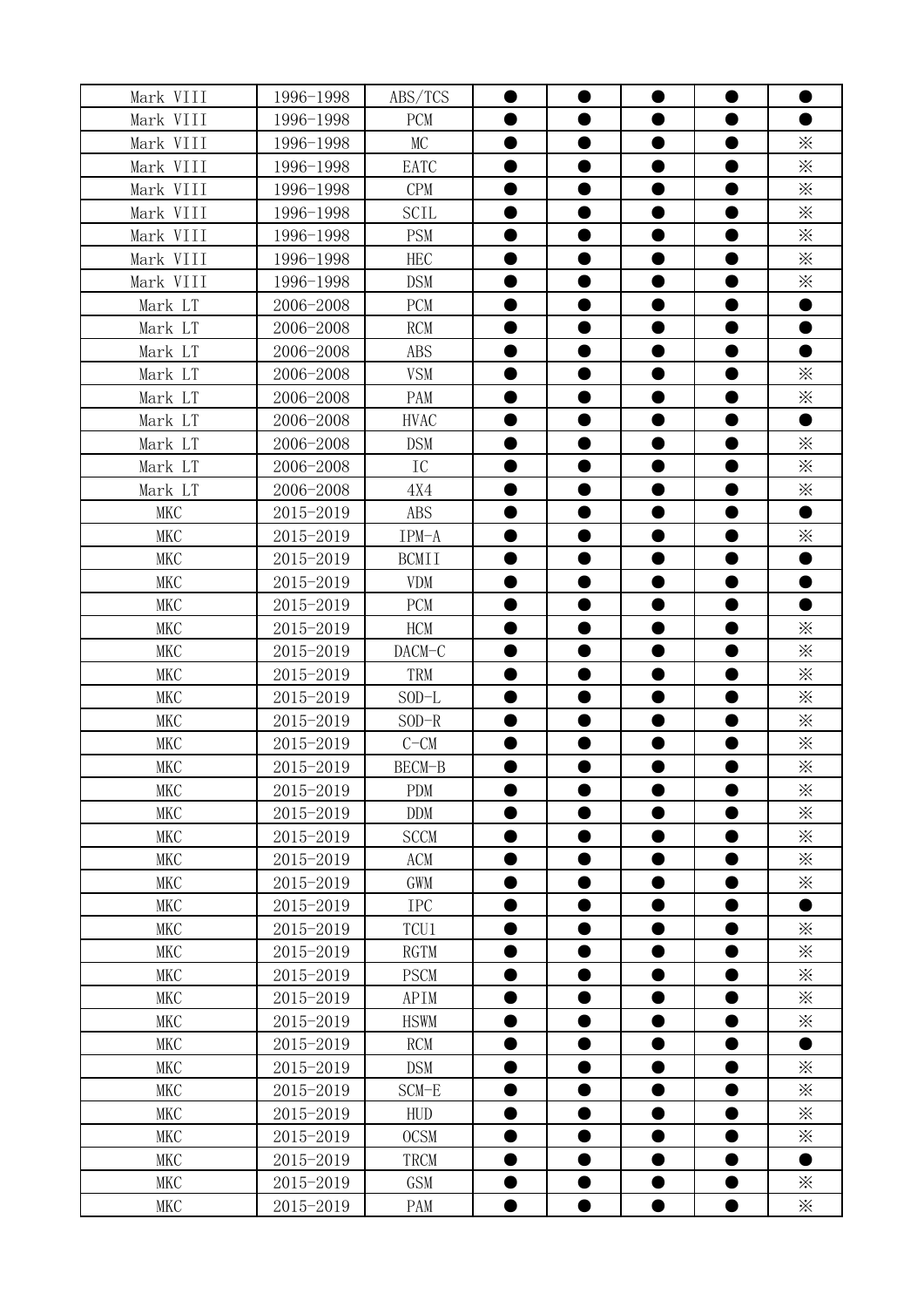| <b>MKC</b> | 2015-2019 | <b>DSP</b>   |                | $\bullet$ | $\bullet$ | $\times$        |
|------------|-----------|--------------|----------------|-----------|-----------|-----------------|
| <b>MKC</b> | 2015-2019 | <b>RTM</b>   |                | ●         |           | $\times$        |
| <b>MKC</b> | 2015-2019 | FCIM         |                | 0         |           | $\times$        |
| <b>MKS</b> | 2009-2012 | <b>ABS</b>   |                |           |           |                 |
| <b>MKS</b> | 2009-2012 | GEM/SJB      |                | ●         | O         | $\times$        |
| <b>MKS</b> | 2009-2012 | ACM          |                | D         |           |                 |
| <b>MKS</b> | 2009-2012 | <b>PCM</b>   | $\blacksquare$ | ●         |           |                 |
| <b>MKS</b> | 2009-2012 | $C-CM$       |                | D         |           | $\times$        |
| <b>MKS</b> | 2009-2012 | <b>RFA</b>   | 0              | $\bullet$ | O         | $\times$        |
| <b>MKS</b> | 2009-2012 | ACM          |                | $\bullet$ |           |                 |
| <b>MKS</b> | 2009-2012 | <b>OCSM</b>  |                | 0         |           | $\times$        |
| <b>MKS</b> | 2009-2012 | 4X4          |                |           |           | $\times$        |
| <b>MKS</b> | 2009-2012 | <b>DCSM</b>  | ●              | $\bullet$ | $\bullet$ | $\times$        |
| <b>MKS</b> | 2009-2012 | FDIM         |                | D         |           | $\times$        |
| <b>MKS</b> | 2009-2012 | <b>SASM</b>  |                |           |           | $\times$        |
| <b>MKS</b> | 2009-2012 | <b>DSM</b>   |                |           |           | $\times$        |
| <b>MKS</b> | 2009-2012 | <b>HCM</b>   |                |           |           | $\times$        |
| <b>MKS</b> | 2009-2012 | FCIM         |                |           |           | $\times$        |
| <b>MKS</b> | 2009-2012 | <b>HVAC</b>  |                |           |           | ●               |
| <b>MKS</b> | 2009-2012 | APIM         |                |           |           | $\times$        |
| <b>MKS</b> | 2009-2012 | <b>ILCM</b>  |                |           |           | $\times$        |
| <b>MKS</b> | 2009-2012 | <b>DSP</b>   |                | $\bullet$ | ●         | $\times$        |
| <b>MKS</b> | 2009-2012 | <b>HUD</b>   |                | ●         | ●         | $\times$        |
| <b>MKS</b> | 2009-2012 | <b>IPC</b>   |                | ●         | ●         | ●               |
| <b>MKS</b> | 2009-2012 | RCM          |                | D         | O         |                 |
| <b>MKS</b> | 2009-2012 | <b>DDM</b>   |                | $\bullet$ | ●         | $\times$        |
| <b>MKS</b> | 2009-2012 | $HCM-2$      |                | $\bullet$ | ●         | $\times$        |
| <b>MKS</b> | 2009-2012 | PAM          |                | ●         | ●         | $\times$        |
| <b>MKS</b> | 2009-2012 | $SOD-R$      |                | D         |           | $\times$        |
| <b>MKS</b> | 2009-2012 | $SOD-L$      |                |           |           | $\times$        |
| <b>MKS</b> | 2009-2012 | <b>PSCM</b>  |                |           |           | $\times$        |
| <b>MKS</b> | 2009-2012 | <b>GPSM</b>  |                |           |           | $\ddot{\times}$ |
| <b>MKS</b> | 2013-2016 | $C-CM$       |                | D         |           | $\times$        |
| <b>MKS</b> | 2013-2016 | <b>RFA</b>   | ●              | $\bullet$ | 0         | $\times$        |
| <b>MKS</b> | 2013-2016 | IPM-A        | D              | $\bullet$ | D         | $\times$        |
| <b>MKS</b> | 2013-2016 | ABS          |                | D         | 0         |                 |
| <b>MKS</b> | 2013-2016 | <b>OCSM</b>  | D              | $\bullet$ |           | $\times$        |
| <b>MKS</b> | 2013-2016 | PCM          |                | D         |           |                 |
| <b>MKS</b> | 2013-2016 | <b>BCMII</b> |                | D         |           |                 |
| <b>MKS</b> | 2013-2016 | <b>GPSM</b>  |                | $\bullet$ |           | $\times$        |
| <b>MKS</b> | 2013-2016 | <b>HSWM</b>  |                | ●         |           | $\times$        |
| <b>MKS</b> | 2013-2016 | ACM          |                | D         |           | $\times$        |
| <b>MKS</b> | 2013-2016 | <b>DCSM</b>  |                |           |           | $\times$        |
| <b>MKS</b> | 2013-2016 | <b>DSM</b>   |                |           |           | $\ddot{\times}$ |
| <b>MKS</b> | 2013-2016 | APIM         |                |           |           | $\times$        |
| <b>MKS</b> | 2013-2016 | <b>HUD</b>   |                |           |           | $\mathbb{X}$    |
| <b>MKS</b> | 2013-2016 | <b>DDM</b>   |                | ●         |           | $\times$        |
| <b>MKS</b> | 2013-2016 | FCIM         |                | $\bullet$ |           | $\ddot{\times}$ |
| <b>MKS</b> | 2013-2016 | $SOD-L$      |                | $\bullet$ | $\bullet$ | $\times$        |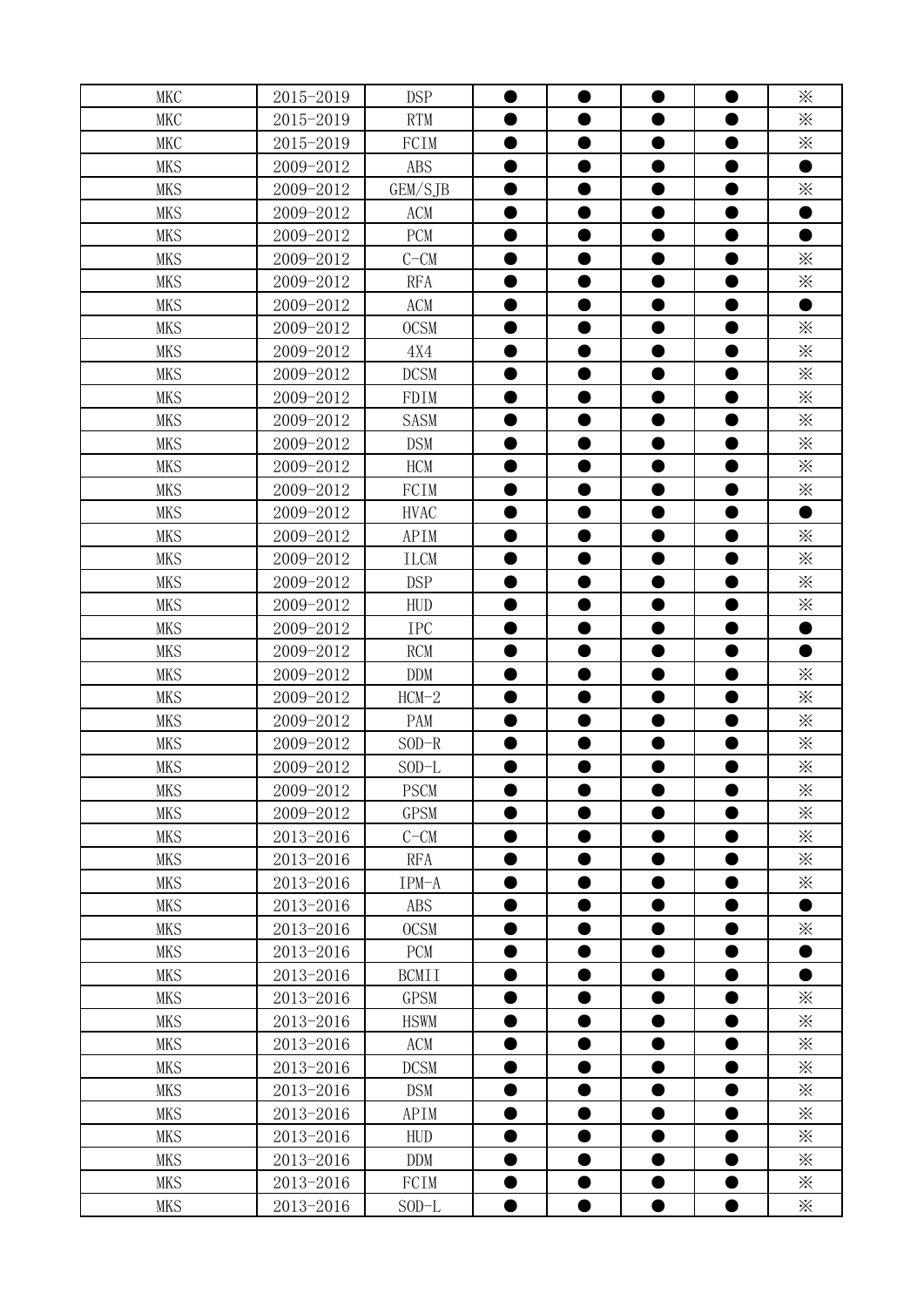| <b>MKS</b> | 2013-2016 | $HCM-2$      |           |           | ●         | $\times$        |
|------------|-----------|--------------|-----------|-----------|-----------|-----------------|
| <b>MKS</b> | 2013-2016 | $SOD-R$      |           |           |           | $\times$        |
| <b>MKS</b> | 2013-2016 | <b>RACM</b>  | ●         | 0         |           | $\times$        |
| <b>MKS</b> | 2013-2016 | DACM-C       |           | D         |           | $\times$        |
| <b>MKS</b> | 2013-2016 | <b>RTM</b>   | $\bullet$ | $\bullet$ | D         | $\times$        |
| <b>MKS</b> | 2013-2016 | <b>PSCM</b>  | ●         | $\bullet$ |           | $\times$        |
| <b>MKS</b> | 2013-2016 | <b>RCM</b>   | $\bullet$ | $\bullet$ | ●         | $\bullet$       |
| <b>MKS</b> | 2013-2016 | <b>SCCM</b>  |           |           |           | $\times$        |
| <b>MKS</b> | 2013-2016 | <b>VDM</b>   | 0         | $\bullet$ | D         | $\times$        |
| <b>MKS</b> | 2013-2016 | PAM          | 0         | $\bullet$ |           | $\times$        |
| <b>MKS</b> | 2013-2016 | <b>HCM</b>   |           | 0         |           | $\times$        |
| <b>MKS</b> | 2013-2016 | <b>DSP</b>   |           |           |           | $\times$        |
| <b>MKS</b> | 2013-2016 | <b>HVAC</b>  |           |           |           |                 |
| <b>MKS</b> | 2013-2016 | FCDIM        |           |           |           | $\times$        |
| <b>MKS</b> | 2013-2016 | <b>IPC</b>   |           |           |           | $\times$        |
| <b>MKS</b> | 2013-2016 | $SCM-G$      |           |           |           | $\ddot{\times}$ |
| <b>MKS</b> | 2013-2016 | SCM-H        |           |           |           | $\times$        |
| <b>MKT</b> | 2010-2019 | $C-CM$       |           | $\bullet$ |           | $\times$        |
| <b>MKT</b> | 2010-2019 | <b>VDM</b>   |           | $\bullet$ |           | $\times$        |
| <b>MKT</b> | 2010-2019 | <b>RFA</b>   |           | ●         |           | $\times$        |
| <b>MKT</b> | 2010-2019 | <b>ABS</b>   |           | ●         |           | e               |
| <b>MKT</b> | 2010-2019 | IPM-A        | O         | $\bullet$ | ●         | $\times$        |
| <b>MKT</b> | 2010-2019 | <b>OCSM</b>  |           | $\bullet$ | ●         | $\times$        |
| <b>MKT</b> | 2010-2019 | PCM          | ●         | $\bullet$ | ●         | $\bullet$       |
| <b>MKT</b> | 2010-2019 | <b>BCMII</b> |           | $\bullet$ | ●         |                 |
| <b>MKT</b> | 2010-2019 | <b>GPSM</b>  | 0         | $\bullet$ | 0         | $\times$        |
| <b>MKT</b> | 2010-2019 | <b>HSWM</b>  |           |           |           | $\times$        |
| <b>MKT</b> | 2010-2019 | <b>PSCM</b>  |           | ●         |           | $\times$        |
| <b>MKT</b> | 2010-2019 | ACM          |           | D         |           |                 |
| <b>MKT</b> | 2010-2019 | <b>LTM</b>   | 0         | $\bullet$ | 0         | $\times$        |
| <b>MKT</b> | 2010-2019 | <b>DSM</b>   |           |           |           | ⋇               |
| <b>MKT</b> | 2010-2019 | APIM         | $\bullet$ | D         | D         | $\times$        |
| <b>MKT</b> | 2010-2019 | HUD          | $\bullet$ | $\bullet$ |           | $\times$        |
| <b>MKT</b> | 2010-2019 | RHVAC        | $\bullet$ | $\bullet$ | O         | $\times$        |
| <b>MKT</b> | 2010-2019 | <b>RCM</b>   |           | $\bullet$ |           |                 |
| <b>MKT</b> | 2010-2019 | $PCSM-2$     | $\bullet$ | $\bullet$ |           | $\times$        |
| <b>MKT</b> | 2010-2019 | <b>DDM</b>   | $\bullet$ | $\bullet$ |           | $\times$        |
| <b>MKT</b> | 2010-2019 | FCIM         | $\bullet$ | $\bullet$ | D         | $\times$        |
| <b>MKT</b> | 2010-2019 | <b>DCSM</b>  |           | $\bullet$ |           | $\times$        |
| <b>MKT</b> | 2010-2019 | $SOD-L$      |           |           |           | $\ddot{\times}$ |
| <b>MKT</b> | 2010-2019 | $SOD-R$      |           |           |           | $\times$        |
| <b>MKT</b> | 2010-2019 | RACM         |           | ●         |           | $\times$        |
| <b>MKT</b> | 2010-2019 | <b>RTM</b>   |           | ●         |           | $\ddot{\times}$ |
| <b>MKT</b> | 2010-2019 | <b>SCCM</b>  |           | $\bullet$ |           | $\ddot{\times}$ |
| <b>MKT</b> | 2010-2019 | <b>VDM</b>   |           | ●         |           | $\times$        |
| <b>MKT</b> | 2010-2019 | PAM          |           | ●         |           | $\times$        |
| <b>MKT</b> | 2010-2019 | <b>HCM</b>   | ●         | $\bullet$ | ●         | $\times$        |
| <b>MKT</b> |           | <b>DSP</b>   |           |           |           |                 |
|            | 2010-2019 |              | $\bullet$ | $\bullet$ |           | $\times$        |
| <b>MKT</b> | 2010-2019 | <b>HVAC</b>  |           |           | $\bullet$ | $\bullet$       |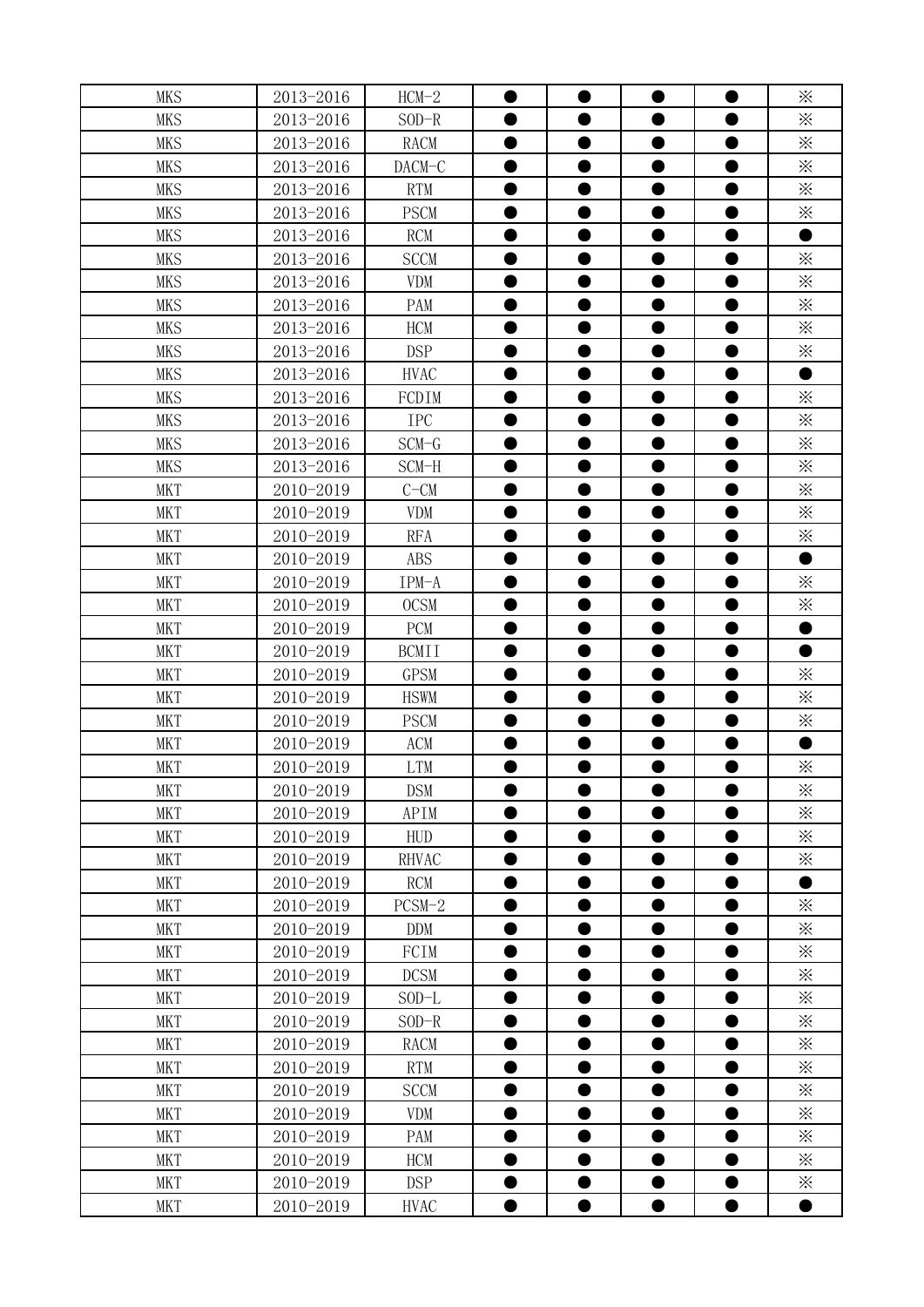| <b>MKT</b> | 2010-2019 | <b>IPC</b>   |           |           | D         |                   |
|------------|-----------|--------------|-----------|-----------|-----------|-------------------|
| <b>MKX</b> | 2007-2010 | <b>RCM</b>   |           |           |           |                   |
| <b>MKX</b> | 2007-2010 | IC           | $\bullet$ | ●         |           | $\times$          |
| <b>MKX</b> | 2007-2010 | PCM          | D         | D         | D         |                   |
| <b>MKX</b> | 2007-2010 | ACM          | $\bullet$ | $\bullet$ | D         |                   |
| <b>MKX</b> | 2007-2010 | GEM/SJB      | $\bullet$ | $\bullet$ | D         | $\times$          |
| <b>MKX</b> | 2007-2010 | <b>DSP</b>   | $\bullet$ | $\bullet$ | D         | $\times$          |
| <b>MKX</b> | 2007-2010 | <b>ABS</b>   |           |           |           |                   |
| <b>MKX</b> | 2007-2010 | <b>OCSM</b>  | $\bullet$ | $\bullet$ | D         | $\times$          |
| <b>MKX</b> | 2007-2010 | <b>DCSM</b>  | $\bullet$ | $\bullet$ |           | $\times$          |
| <b>MKX</b> | 2007-2010 | <b>HCM</b>   |           | $\bullet$ |           |                   |
| <b>MKX</b> | 2007-2010 | 4X4          |           |           |           | $\times$          |
| <b>MKX</b> | 2007-2010 | PAM          |           |           |           | $\times$          |
| <b>MKX</b> | 2007-2010 | <b>LTM</b>   |           |           |           | $\times$          |
| <b>MKX</b> | 2007-2010 | <b>SASM</b>  |           | ●         |           | $\times$          |
| <b>MKX</b> | 2007-2010 | <b>RETM</b>  |           |           |           | ፠                 |
| <b>MKX</b> | 2007-2010 | APIM         |           | ●         |           | $\times$          |
| <b>MKX</b> | 2007-2010 | <b>DSM</b>   | ●         | $\bullet$ |           | ⋇                 |
| <b>MKX</b> | 2007-2010 | <b>OCSM</b>  |           | $\bullet$ | D         | ⋇                 |
| <b>MKX</b> | 2011-2019 | <b>SECM</b>  |           | ●         |           | $\times$          |
| <b>MKX</b> | 2011-2019 | <b>ABS</b>   |           |           |           |                   |
| <b>MKX</b> | 2011-2019 | <b>SASM</b>  | ●         | $\bullet$ | ●         | $\times$          |
| <b>MKX</b> | 2011-2019 | IPM-B        | 0         | $\bullet$ | D         | $\times$          |
| <b>MKX</b> | 2011-2019 | <b>BCMII</b> | $\bullet$ | $\bullet$ | $\bullet$ | $\bullet$         |
| <b>MKX</b> | 2011-2019 | <b>DSM</b>   |           | $\bullet$ |           | $\times$          |
| <b>MKX</b> | 2011-2019 | PCM          | $\bullet$ | $\bullet$ | $\bullet$ | $\bullet$         |
| <b>MKX</b> | 2011-2019 | <b>VDM</b>   |           | D         |           | $\times$          |
| <b>MKX</b> | 2011-2019 | IPM-A        |           |           |           | $\times$          |
| <b>MKX</b> | 2011-2019 | <b>RCM</b>   |           | D         |           |                   |
| <b>MKX</b> | 2011-2019 | <b>HCM</b>   | 0         | $\bullet$ | ●         | ⋇                 |
| <b>MKX</b> | 2011-2019 | SCM-B        |           |           |           | ፠                 |
| MKX        | 2011-2019 | <b>IPC</b>   | $\bullet$ | $\bullet$ | D         |                   |
| MKX        | 2011-2019 | <b>DSP</b>   | $\bullet$ | $\bullet$ |           | $\mathbb{\times}$ |
| <b>MKX</b> | 2011-2019 | APIM         | $\bullet$ | $\bullet$ | D         | $\times$          |
| MKX        | 2011-2019 | <b>RGTM</b>  | ●         | ●         |           | ⋇                 |
| MKX        | 2011-2019 | BECM-B       | $\bullet$ | $\bullet$ | D         | $\times$          |
| MKX        | 2011-2019 | <b>PDM</b>   | $\bullet$ | $\bullet$ | D         | $\times$          |
| <b>MKX</b> | 2011-2019 | <b>DDM</b>   | $\bullet$ | $\bullet$ | D         | $\times$          |
| MKX        | 2011-2019 | <b>RTM</b>   |           | $\bullet$ |           | $\ddot{\times}$   |
| <b>MKX</b> | 2011-2019 | FCIM         |           |           |           | $\times$          |
| MKX        | 2011-2019 | GWM          |           |           |           | $\times$          |
| MKX        | 2011-2019 | <b>HSWM</b>  |           | ●         |           | $\times$          |
| <b>MKX</b> | 2011-2019 | <b>SCCM</b>  |           | ●         |           | $\times$          |
| <b>MKX</b> | 2011-2019 | TCU1         |           |           |           | $\times$          |
| MKX        | 2011-2019 | TRM          |           | ●         |           | $\times$          |
| <b>MKX</b> | 2011-2019 | ACM          |           | ●         |           |                   |
| <b>MKX</b> | 2011-2019 | DACM-C       |           | ●         |           | ⋇                 |
| MKX        | 2011-2019 | SCM-E        |           | $\bullet$ | O         | ፠                 |
| MKX        | 2011-2019 | HUD          | $\bullet$ | $\bullet$ | $\bullet$ | $\ddot{\times}$   |
|            |           |              |           |           |           |                   |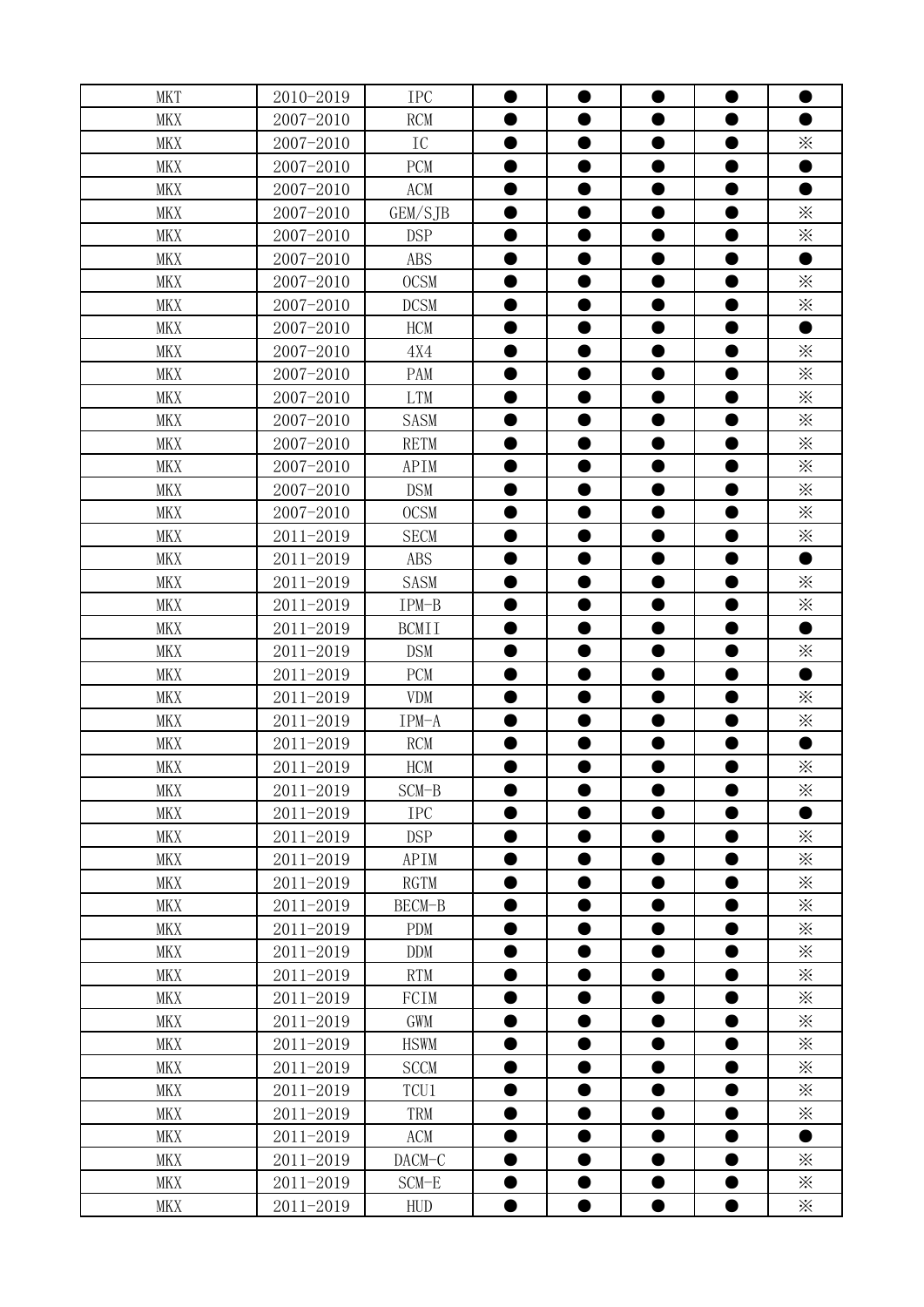| <b>MKX</b><br>D<br>●<br>$\times$<br>2011-2019<br><b>MKX</b><br><b>RACM</b><br>$\times$<br>2011-2019<br><b>MKX</b><br>TRCM<br>D<br>$\times$<br>2011-2019<br><b>MKX</b><br>GSM<br>D<br>$\times$<br><b>MKX</b><br>2011-2019<br>$SCM-G$<br>$\bullet$<br>D<br>$\times$<br>2011-2019<br><b>MKX</b><br>SCM-H<br>$\bullet$<br>$\bullet$<br>2011-2019<br>$\times$<br><b>MKX</b><br>$C-CM$<br>0<br>$\bullet$<br>O<br>$\times$<br>2011-2019<br><b>PSCM</b><br><b>MKX</b><br>$\times$<br><b>MKX</b><br>2011-2019<br>$SOD-L$<br>$\bullet$<br>D<br>$\times$<br>2011-2019<br><b>MKX</b><br>$SOD-R$<br>$\bullet$<br>●<br>$\times$<br>2011-2019<br><b>MKX</b><br>PAM<br>0<br>2007-2012<br><b>ABS</b><br>MKZ<br>2007-2012<br>$\times$<br><b>MKZ</b><br>GEM/SJB<br>$\times$<br>2007-2012<br><b>DSP</b><br><b>MKZ</b><br><b>MKZ</b><br>2007-2012<br><b>IPC</b><br>2007-2012<br><b>MKZ</b><br>PCM<br>2007-2012<br>ACM<br><b>MKZ</b><br>0<br>2007-2012<br><b>TCM</b><br><b>MKZ</b><br>$\bullet$<br>$\times$<br><b>OCSM</b><br>●<br><b>MKZ</b><br>2007-2012<br>●<br>$\times$<br>2007-2012<br><b>MKZ</b><br>4X4<br>●<br>●<br>$\times$<br>2007-2012<br><b>MKZ</b><br>FDIM<br>$\times$<br>MKZ<br>2007-2012<br>PAM<br>$\bullet$<br>●<br>$\times$<br>2007-2012<br><b>DCSM</b><br>$\bullet$<br><b>MKZ</b><br>●<br>$\times$<br>2007-2012<br><b>DSM</b><br>MKZ<br>$\bullet$<br>●<br>$\bullet$<br>$\times$<br>2007-2012<br><b>MKZ</b><br>FCIM<br>0<br>$\bullet$<br>$\times$<br><b>MKZ</b><br>2007-2012<br>HCM<br>$\bullet$<br>O<br>0<br>$\times$<br>2007-2012<br><b>MKZ</b><br>APIM<br>D<br>$\bullet$<br><b>MKZ</b><br>2007-2012<br><b>RCM</b><br>2007-2012<br>$\times$<br><b>MKZ</b><br><b>DDM</b><br>D<br>$\times$<br><b>MKZ</b><br>2007-2012<br><b>ILCM</b><br>0<br>0<br>2007-2012<br><b>MKZ</b><br><b>HVAC</b><br>MKZ<br>2007-2012<br>$\times$<br>$SOD-R$<br>●<br>$\bullet$<br>D<br>$\times$<br>2007-2012<br>MKZ<br>$SOD-L$<br>0<br>D<br>$\times$<br>2007-2012<br><b>GPSM</b><br>MKZ<br>$\bullet$<br>$\bullet$<br>●<br>$\times$<br>MKZ<br>2013-2019<br>IPM-A<br>D<br>$\times$<br>MKZ<br>2013-2019<br>DSM<br>D<br>MKZ<br>2013-2019<br><b>BCMII</b><br>$\bullet$<br>D<br>$\times$<br>MKZ<br>2013-2019<br><b>DDM</b><br>$\bullet$<br>$\times$<br>MKZ<br>2013-2019<br>PDM<br>MKZ<br>2013-2019<br><b>PCM</b><br>MKZ<br>2013-2019<br>ABS<br>$\times$<br>MKZ<br>2013-2019<br>DACM-C<br>$\ddot{\times}$<br>●<br>MKZ<br>2013-2019<br>$SOD-L$<br>$\times$<br>MKZ<br>2013-2019<br>$SOD-R$<br>$\times$<br>2013-2019<br>MKZ<br><b>SCCM</b><br>D<br>$\times$<br>2013-2019<br><b>DSP</b><br>MKZ<br>●<br>$\times$<br>2013-2019<br>$C-CM$<br>●<br>MKZ<br>2013-2019<br><b>DCDC</b><br>$\ddot{\times}$<br>MKZ<br>$\bullet$<br>œ |     |           |             |  |  |                 |
|----------------------------------------------------------------------------------------------------------------------------------------------------------------------------------------------------------------------------------------------------------------------------------------------------------------------------------------------------------------------------------------------------------------------------------------------------------------------------------------------------------------------------------------------------------------------------------------------------------------------------------------------------------------------------------------------------------------------------------------------------------------------------------------------------------------------------------------------------------------------------------------------------------------------------------------------------------------------------------------------------------------------------------------------------------------------------------------------------------------------------------------------------------------------------------------------------------------------------------------------------------------------------------------------------------------------------------------------------------------------------------------------------------------------------------------------------------------------------------------------------------------------------------------------------------------------------------------------------------------------------------------------------------------------------------------------------------------------------------------------------------------------------------------------------------------------------------------------------------------------------------------------------------------------------------------------------------------------------------------------------------------------------------------------------------------------------------------------------------------------------------------------------------------------------------------------------------------------------------------------------------------------------------------------------------------------------------------------------------------------------------------------------------------------------------------------------------------------------------------------------------------------------------------------------------------------------------------------------------------------------------------------------------------------------------|-----|-----------|-------------|--|--|-----------------|
|                                                                                                                                                                                                                                                                                                                                                                                                                                                                                                                                                                                                                                                                                                                                                                                                                                                                                                                                                                                                                                                                                                                                                                                                                                                                                                                                                                                                                                                                                                                                                                                                                                                                                                                                                                                                                                                                                                                                                                                                                                                                                                                                                                                                                                                                                                                                                                                                                                                                                                                                                                                                                                                                                  |     | 2011-2019 | <b>OCSM</b> |  |  | $\times$        |
|                                                                                                                                                                                                                                                                                                                                                                                                                                                                                                                                                                                                                                                                                                                                                                                                                                                                                                                                                                                                                                                                                                                                                                                                                                                                                                                                                                                                                                                                                                                                                                                                                                                                                                                                                                                                                                                                                                                                                                                                                                                                                                                                                                                                                                                                                                                                                                                                                                                                                                                                                                                                                                                                                  |     |           |             |  |  |                 |
|                                                                                                                                                                                                                                                                                                                                                                                                                                                                                                                                                                                                                                                                                                                                                                                                                                                                                                                                                                                                                                                                                                                                                                                                                                                                                                                                                                                                                                                                                                                                                                                                                                                                                                                                                                                                                                                                                                                                                                                                                                                                                                                                                                                                                                                                                                                                                                                                                                                                                                                                                                                                                                                                                  |     |           |             |  |  |                 |
|                                                                                                                                                                                                                                                                                                                                                                                                                                                                                                                                                                                                                                                                                                                                                                                                                                                                                                                                                                                                                                                                                                                                                                                                                                                                                                                                                                                                                                                                                                                                                                                                                                                                                                                                                                                                                                                                                                                                                                                                                                                                                                                                                                                                                                                                                                                                                                                                                                                                                                                                                                                                                                                                                  |     |           |             |  |  |                 |
|                                                                                                                                                                                                                                                                                                                                                                                                                                                                                                                                                                                                                                                                                                                                                                                                                                                                                                                                                                                                                                                                                                                                                                                                                                                                                                                                                                                                                                                                                                                                                                                                                                                                                                                                                                                                                                                                                                                                                                                                                                                                                                                                                                                                                                                                                                                                                                                                                                                                                                                                                                                                                                                                                  |     |           |             |  |  |                 |
|                                                                                                                                                                                                                                                                                                                                                                                                                                                                                                                                                                                                                                                                                                                                                                                                                                                                                                                                                                                                                                                                                                                                                                                                                                                                                                                                                                                                                                                                                                                                                                                                                                                                                                                                                                                                                                                                                                                                                                                                                                                                                                                                                                                                                                                                                                                                                                                                                                                                                                                                                                                                                                                                                  |     |           |             |  |  |                 |
|                                                                                                                                                                                                                                                                                                                                                                                                                                                                                                                                                                                                                                                                                                                                                                                                                                                                                                                                                                                                                                                                                                                                                                                                                                                                                                                                                                                                                                                                                                                                                                                                                                                                                                                                                                                                                                                                                                                                                                                                                                                                                                                                                                                                                                                                                                                                                                                                                                                                                                                                                                                                                                                                                  |     |           |             |  |  |                 |
|                                                                                                                                                                                                                                                                                                                                                                                                                                                                                                                                                                                                                                                                                                                                                                                                                                                                                                                                                                                                                                                                                                                                                                                                                                                                                                                                                                                                                                                                                                                                                                                                                                                                                                                                                                                                                                                                                                                                                                                                                                                                                                                                                                                                                                                                                                                                                                                                                                                                                                                                                                                                                                                                                  |     |           |             |  |  |                 |
|                                                                                                                                                                                                                                                                                                                                                                                                                                                                                                                                                                                                                                                                                                                                                                                                                                                                                                                                                                                                                                                                                                                                                                                                                                                                                                                                                                                                                                                                                                                                                                                                                                                                                                                                                                                                                                                                                                                                                                                                                                                                                                                                                                                                                                                                                                                                                                                                                                                                                                                                                                                                                                                                                  |     |           |             |  |  |                 |
|                                                                                                                                                                                                                                                                                                                                                                                                                                                                                                                                                                                                                                                                                                                                                                                                                                                                                                                                                                                                                                                                                                                                                                                                                                                                                                                                                                                                                                                                                                                                                                                                                                                                                                                                                                                                                                                                                                                                                                                                                                                                                                                                                                                                                                                                                                                                                                                                                                                                                                                                                                                                                                                                                  |     |           |             |  |  |                 |
|                                                                                                                                                                                                                                                                                                                                                                                                                                                                                                                                                                                                                                                                                                                                                                                                                                                                                                                                                                                                                                                                                                                                                                                                                                                                                                                                                                                                                                                                                                                                                                                                                                                                                                                                                                                                                                                                                                                                                                                                                                                                                                                                                                                                                                                                                                                                                                                                                                                                                                                                                                                                                                                                                  |     |           |             |  |  |                 |
|                                                                                                                                                                                                                                                                                                                                                                                                                                                                                                                                                                                                                                                                                                                                                                                                                                                                                                                                                                                                                                                                                                                                                                                                                                                                                                                                                                                                                                                                                                                                                                                                                                                                                                                                                                                                                                                                                                                                                                                                                                                                                                                                                                                                                                                                                                                                                                                                                                                                                                                                                                                                                                                                                  |     |           |             |  |  |                 |
|                                                                                                                                                                                                                                                                                                                                                                                                                                                                                                                                                                                                                                                                                                                                                                                                                                                                                                                                                                                                                                                                                                                                                                                                                                                                                                                                                                                                                                                                                                                                                                                                                                                                                                                                                                                                                                                                                                                                                                                                                                                                                                                                                                                                                                                                                                                                                                                                                                                                                                                                                                                                                                                                                  |     |           |             |  |  |                 |
|                                                                                                                                                                                                                                                                                                                                                                                                                                                                                                                                                                                                                                                                                                                                                                                                                                                                                                                                                                                                                                                                                                                                                                                                                                                                                                                                                                                                                                                                                                                                                                                                                                                                                                                                                                                                                                                                                                                                                                                                                                                                                                                                                                                                                                                                                                                                                                                                                                                                                                                                                                                                                                                                                  |     |           |             |  |  |                 |
|                                                                                                                                                                                                                                                                                                                                                                                                                                                                                                                                                                                                                                                                                                                                                                                                                                                                                                                                                                                                                                                                                                                                                                                                                                                                                                                                                                                                                                                                                                                                                                                                                                                                                                                                                                                                                                                                                                                                                                                                                                                                                                                                                                                                                                                                                                                                                                                                                                                                                                                                                                                                                                                                                  |     |           |             |  |  |                 |
|                                                                                                                                                                                                                                                                                                                                                                                                                                                                                                                                                                                                                                                                                                                                                                                                                                                                                                                                                                                                                                                                                                                                                                                                                                                                                                                                                                                                                                                                                                                                                                                                                                                                                                                                                                                                                                                                                                                                                                                                                                                                                                                                                                                                                                                                                                                                                                                                                                                                                                                                                                                                                                                                                  |     |           |             |  |  |                 |
|                                                                                                                                                                                                                                                                                                                                                                                                                                                                                                                                                                                                                                                                                                                                                                                                                                                                                                                                                                                                                                                                                                                                                                                                                                                                                                                                                                                                                                                                                                                                                                                                                                                                                                                                                                                                                                                                                                                                                                                                                                                                                                                                                                                                                                                                                                                                                                                                                                                                                                                                                                                                                                                                                  |     |           |             |  |  |                 |
|                                                                                                                                                                                                                                                                                                                                                                                                                                                                                                                                                                                                                                                                                                                                                                                                                                                                                                                                                                                                                                                                                                                                                                                                                                                                                                                                                                                                                                                                                                                                                                                                                                                                                                                                                                                                                                                                                                                                                                                                                                                                                                                                                                                                                                                                                                                                                                                                                                                                                                                                                                                                                                                                                  |     |           |             |  |  |                 |
|                                                                                                                                                                                                                                                                                                                                                                                                                                                                                                                                                                                                                                                                                                                                                                                                                                                                                                                                                                                                                                                                                                                                                                                                                                                                                                                                                                                                                                                                                                                                                                                                                                                                                                                                                                                                                                                                                                                                                                                                                                                                                                                                                                                                                                                                                                                                                                                                                                                                                                                                                                                                                                                                                  |     |           |             |  |  |                 |
|                                                                                                                                                                                                                                                                                                                                                                                                                                                                                                                                                                                                                                                                                                                                                                                                                                                                                                                                                                                                                                                                                                                                                                                                                                                                                                                                                                                                                                                                                                                                                                                                                                                                                                                                                                                                                                                                                                                                                                                                                                                                                                                                                                                                                                                                                                                                                                                                                                                                                                                                                                                                                                                                                  |     |           |             |  |  |                 |
|                                                                                                                                                                                                                                                                                                                                                                                                                                                                                                                                                                                                                                                                                                                                                                                                                                                                                                                                                                                                                                                                                                                                                                                                                                                                                                                                                                                                                                                                                                                                                                                                                                                                                                                                                                                                                                                                                                                                                                                                                                                                                                                                                                                                                                                                                                                                                                                                                                                                                                                                                                                                                                                                                  |     |           |             |  |  |                 |
|                                                                                                                                                                                                                                                                                                                                                                                                                                                                                                                                                                                                                                                                                                                                                                                                                                                                                                                                                                                                                                                                                                                                                                                                                                                                                                                                                                                                                                                                                                                                                                                                                                                                                                                                                                                                                                                                                                                                                                                                                                                                                                                                                                                                                                                                                                                                                                                                                                                                                                                                                                                                                                                                                  |     |           |             |  |  |                 |
|                                                                                                                                                                                                                                                                                                                                                                                                                                                                                                                                                                                                                                                                                                                                                                                                                                                                                                                                                                                                                                                                                                                                                                                                                                                                                                                                                                                                                                                                                                                                                                                                                                                                                                                                                                                                                                                                                                                                                                                                                                                                                                                                                                                                                                                                                                                                                                                                                                                                                                                                                                                                                                                                                  |     |           |             |  |  |                 |
|                                                                                                                                                                                                                                                                                                                                                                                                                                                                                                                                                                                                                                                                                                                                                                                                                                                                                                                                                                                                                                                                                                                                                                                                                                                                                                                                                                                                                                                                                                                                                                                                                                                                                                                                                                                                                                                                                                                                                                                                                                                                                                                                                                                                                                                                                                                                                                                                                                                                                                                                                                                                                                                                                  |     |           |             |  |  |                 |
|                                                                                                                                                                                                                                                                                                                                                                                                                                                                                                                                                                                                                                                                                                                                                                                                                                                                                                                                                                                                                                                                                                                                                                                                                                                                                                                                                                                                                                                                                                                                                                                                                                                                                                                                                                                                                                                                                                                                                                                                                                                                                                                                                                                                                                                                                                                                                                                                                                                                                                                                                                                                                                                                                  |     |           |             |  |  |                 |
|                                                                                                                                                                                                                                                                                                                                                                                                                                                                                                                                                                                                                                                                                                                                                                                                                                                                                                                                                                                                                                                                                                                                                                                                                                                                                                                                                                                                                                                                                                                                                                                                                                                                                                                                                                                                                                                                                                                                                                                                                                                                                                                                                                                                                                                                                                                                                                                                                                                                                                                                                                                                                                                                                  |     |           |             |  |  |                 |
|                                                                                                                                                                                                                                                                                                                                                                                                                                                                                                                                                                                                                                                                                                                                                                                                                                                                                                                                                                                                                                                                                                                                                                                                                                                                                                                                                                                                                                                                                                                                                                                                                                                                                                                                                                                                                                                                                                                                                                                                                                                                                                                                                                                                                                                                                                                                                                                                                                                                                                                                                                                                                                                                                  |     |           |             |  |  |                 |
|                                                                                                                                                                                                                                                                                                                                                                                                                                                                                                                                                                                                                                                                                                                                                                                                                                                                                                                                                                                                                                                                                                                                                                                                                                                                                                                                                                                                                                                                                                                                                                                                                                                                                                                                                                                                                                                                                                                                                                                                                                                                                                                                                                                                                                                                                                                                                                                                                                                                                                                                                                                                                                                                                  |     |           |             |  |  |                 |
|                                                                                                                                                                                                                                                                                                                                                                                                                                                                                                                                                                                                                                                                                                                                                                                                                                                                                                                                                                                                                                                                                                                                                                                                                                                                                                                                                                                                                                                                                                                                                                                                                                                                                                                                                                                                                                                                                                                                                                                                                                                                                                                                                                                                                                                                                                                                                                                                                                                                                                                                                                                                                                                                                  |     |           |             |  |  |                 |
|                                                                                                                                                                                                                                                                                                                                                                                                                                                                                                                                                                                                                                                                                                                                                                                                                                                                                                                                                                                                                                                                                                                                                                                                                                                                                                                                                                                                                                                                                                                                                                                                                                                                                                                                                                                                                                                                                                                                                                                                                                                                                                                                                                                                                                                                                                                                                                                                                                                                                                                                                                                                                                                                                  |     |           |             |  |  |                 |
|                                                                                                                                                                                                                                                                                                                                                                                                                                                                                                                                                                                                                                                                                                                                                                                                                                                                                                                                                                                                                                                                                                                                                                                                                                                                                                                                                                                                                                                                                                                                                                                                                                                                                                                                                                                                                                                                                                                                                                                                                                                                                                                                                                                                                                                                                                                                                                                                                                                                                                                                                                                                                                                                                  |     |           |             |  |  |                 |
|                                                                                                                                                                                                                                                                                                                                                                                                                                                                                                                                                                                                                                                                                                                                                                                                                                                                                                                                                                                                                                                                                                                                                                                                                                                                                                                                                                                                                                                                                                                                                                                                                                                                                                                                                                                                                                                                                                                                                                                                                                                                                                                                                                                                                                                                                                                                                                                                                                                                                                                                                                                                                                                                                  |     |           |             |  |  |                 |
|                                                                                                                                                                                                                                                                                                                                                                                                                                                                                                                                                                                                                                                                                                                                                                                                                                                                                                                                                                                                                                                                                                                                                                                                                                                                                                                                                                                                                                                                                                                                                                                                                                                                                                                                                                                                                                                                                                                                                                                                                                                                                                                                                                                                                                                                                                                                                                                                                                                                                                                                                                                                                                                                                  |     |           |             |  |  |                 |
|                                                                                                                                                                                                                                                                                                                                                                                                                                                                                                                                                                                                                                                                                                                                                                                                                                                                                                                                                                                                                                                                                                                                                                                                                                                                                                                                                                                                                                                                                                                                                                                                                                                                                                                                                                                                                                                                                                                                                                                                                                                                                                                                                                                                                                                                                                                                                                                                                                                                                                                                                                                                                                                                                  |     |           |             |  |  |                 |
|                                                                                                                                                                                                                                                                                                                                                                                                                                                                                                                                                                                                                                                                                                                                                                                                                                                                                                                                                                                                                                                                                                                                                                                                                                                                                                                                                                                                                                                                                                                                                                                                                                                                                                                                                                                                                                                                                                                                                                                                                                                                                                                                                                                                                                                                                                                                                                                                                                                                                                                                                                                                                                                                                  |     |           |             |  |  |                 |
|                                                                                                                                                                                                                                                                                                                                                                                                                                                                                                                                                                                                                                                                                                                                                                                                                                                                                                                                                                                                                                                                                                                                                                                                                                                                                                                                                                                                                                                                                                                                                                                                                                                                                                                                                                                                                                                                                                                                                                                                                                                                                                                                                                                                                                                                                                                                                                                                                                                                                                                                                                                                                                                                                  |     |           |             |  |  |                 |
|                                                                                                                                                                                                                                                                                                                                                                                                                                                                                                                                                                                                                                                                                                                                                                                                                                                                                                                                                                                                                                                                                                                                                                                                                                                                                                                                                                                                                                                                                                                                                                                                                                                                                                                                                                                                                                                                                                                                                                                                                                                                                                                                                                                                                                                                                                                                                                                                                                                                                                                                                                                                                                                                                  |     |           |             |  |  |                 |
|                                                                                                                                                                                                                                                                                                                                                                                                                                                                                                                                                                                                                                                                                                                                                                                                                                                                                                                                                                                                                                                                                                                                                                                                                                                                                                                                                                                                                                                                                                                                                                                                                                                                                                                                                                                                                                                                                                                                                                                                                                                                                                                                                                                                                                                                                                                                                                                                                                                                                                                                                                                                                                                                                  |     |           |             |  |  |                 |
|                                                                                                                                                                                                                                                                                                                                                                                                                                                                                                                                                                                                                                                                                                                                                                                                                                                                                                                                                                                                                                                                                                                                                                                                                                                                                                                                                                                                                                                                                                                                                                                                                                                                                                                                                                                                                                                                                                                                                                                                                                                                                                                                                                                                                                                                                                                                                                                                                                                                                                                                                                                                                                                                                  |     |           |             |  |  |                 |
|                                                                                                                                                                                                                                                                                                                                                                                                                                                                                                                                                                                                                                                                                                                                                                                                                                                                                                                                                                                                                                                                                                                                                                                                                                                                                                                                                                                                                                                                                                                                                                                                                                                                                                                                                                                                                                                                                                                                                                                                                                                                                                                                                                                                                                                                                                                                                                                                                                                                                                                                                                                                                                                                                  |     |           |             |  |  |                 |
|                                                                                                                                                                                                                                                                                                                                                                                                                                                                                                                                                                                                                                                                                                                                                                                                                                                                                                                                                                                                                                                                                                                                                                                                                                                                                                                                                                                                                                                                                                                                                                                                                                                                                                                                                                                                                                                                                                                                                                                                                                                                                                                                                                                                                                                                                                                                                                                                                                                                                                                                                                                                                                                                                  |     |           |             |  |  |                 |
|                                                                                                                                                                                                                                                                                                                                                                                                                                                                                                                                                                                                                                                                                                                                                                                                                                                                                                                                                                                                                                                                                                                                                                                                                                                                                                                                                                                                                                                                                                                                                                                                                                                                                                                                                                                                                                                                                                                                                                                                                                                                                                                                                                                                                                                                                                                                                                                                                                                                                                                                                                                                                                                                                  |     |           |             |  |  |                 |
|                                                                                                                                                                                                                                                                                                                                                                                                                                                                                                                                                                                                                                                                                                                                                                                                                                                                                                                                                                                                                                                                                                                                                                                                                                                                                                                                                                                                                                                                                                                                                                                                                                                                                                                                                                                                                                                                                                                                                                                                                                                                                                                                                                                                                                                                                                                                                                                                                                                                                                                                                                                                                                                                                  |     |           |             |  |  |                 |
|                                                                                                                                                                                                                                                                                                                                                                                                                                                                                                                                                                                                                                                                                                                                                                                                                                                                                                                                                                                                                                                                                                                                                                                                                                                                                                                                                                                                                                                                                                                                                                                                                                                                                                                                                                                                                                                                                                                                                                                                                                                                                                                                                                                                                                                                                                                                                                                                                                                                                                                                                                                                                                                                                  |     |           |             |  |  |                 |
|                                                                                                                                                                                                                                                                                                                                                                                                                                                                                                                                                                                                                                                                                                                                                                                                                                                                                                                                                                                                                                                                                                                                                                                                                                                                                                                                                                                                                                                                                                                                                                                                                                                                                                                                                                                                                                                                                                                                                                                                                                                                                                                                                                                                                                                                                                                                                                                                                                                                                                                                                                                                                                                                                  |     |           |             |  |  |                 |
|                                                                                                                                                                                                                                                                                                                                                                                                                                                                                                                                                                                                                                                                                                                                                                                                                                                                                                                                                                                                                                                                                                                                                                                                                                                                                                                                                                                                                                                                                                                                                                                                                                                                                                                                                                                                                                                                                                                                                                                                                                                                                                                                                                                                                                                                                                                                                                                                                                                                                                                                                                                                                                                                                  |     |           |             |  |  |                 |
|                                                                                                                                                                                                                                                                                                                                                                                                                                                                                                                                                                                                                                                                                                                                                                                                                                                                                                                                                                                                                                                                                                                                                                                                                                                                                                                                                                                                                                                                                                                                                                                                                                                                                                                                                                                                                                                                                                                                                                                                                                                                                                                                                                                                                                                                                                                                                                                                                                                                                                                                                                                                                                                                                  |     |           |             |  |  |                 |
|                                                                                                                                                                                                                                                                                                                                                                                                                                                                                                                                                                                                                                                                                                                                                                                                                                                                                                                                                                                                                                                                                                                                                                                                                                                                                                                                                                                                                                                                                                                                                                                                                                                                                                                                                                                                                                                                                                                                                                                                                                                                                                                                                                                                                                                                                                                                                                                                                                                                                                                                                                                                                                                                                  |     |           |             |  |  |                 |
| $\bullet$<br>$\bullet$                                                                                                                                                                                                                                                                                                                                                                                                                                                                                                                                                                                                                                                                                                                                                                                                                                                                                                                                                                                                                                                                                                                                                                                                                                                                                                                                                                                                                                                                                                                                                                                                                                                                                                                                                                                                                                                                                                                                                                                                                                                                                                                                                                                                                                                                                                                                                                                                                                                                                                                                                                                                                                                           | MKZ | 2013-2019 | FCIM        |  |  | $\ddot{\times}$ |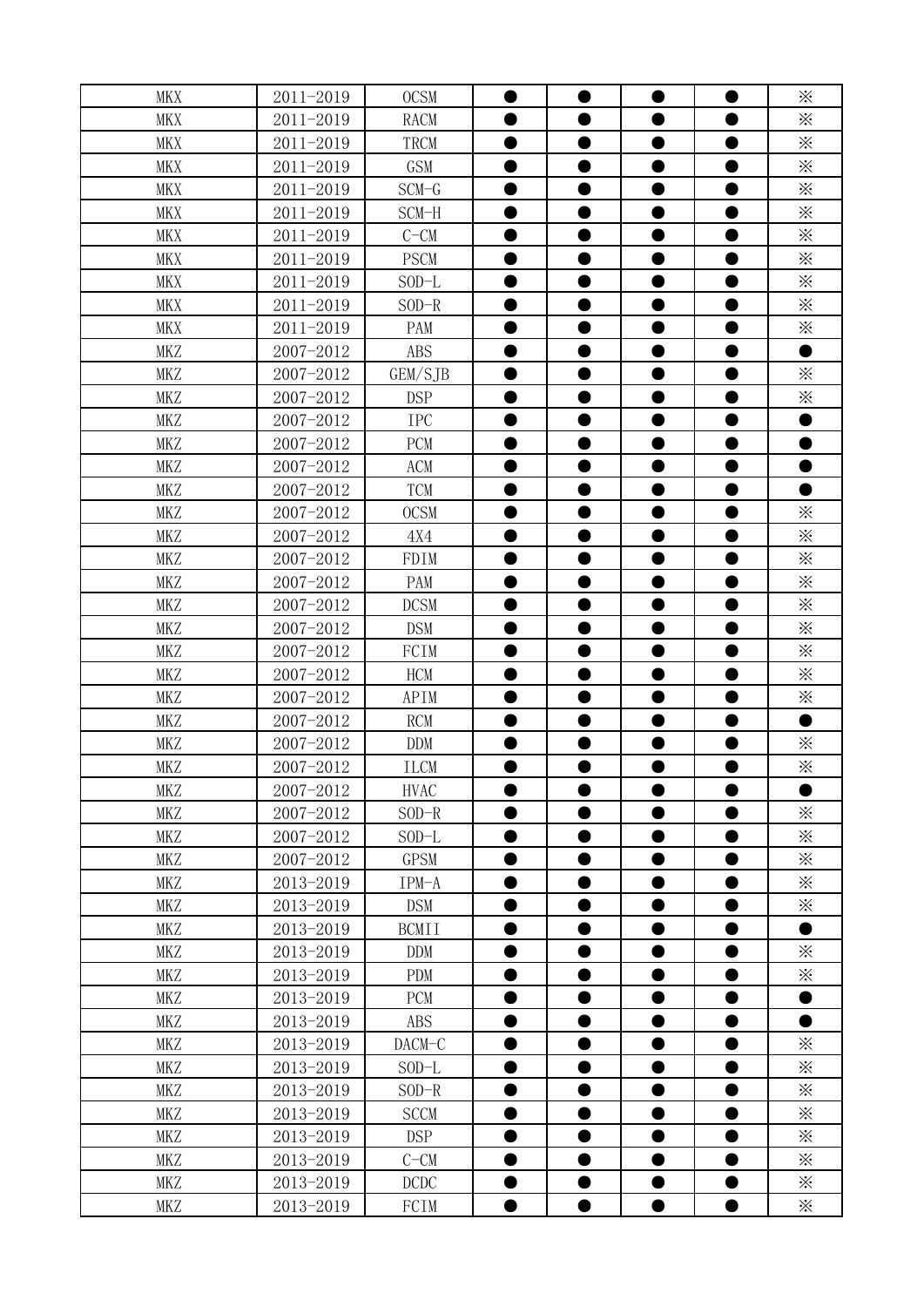| <b>MKZ</b> | 2013-2019 | <b>PSCM</b> |           |           |           | $\times$        |
|------------|-----------|-------------|-----------|-----------|-----------|-----------------|
| <b>MKZ</b> | 2013-2019 | BECM-B      |           |           |           | $\times$        |
| <b>MKZ</b> | 2013-2019 | <b>RCM</b>  |           | D         |           |                 |
| <b>MKZ</b> | 2013-2019 | $SCM-E$     |           | D         |           | $\times$        |
| <b>MKZ</b> | 2013-2019 | <b>VDM</b>  | 0         | $\bullet$ | D         | $\times$        |
| <b>MKZ</b> | 2013-2019 | TCU1        | ●         | $\bullet$ |           | $\times$        |
| <b>MKZ</b> | 2013-2019 | ACM         | $\bullet$ | $\bullet$ | O         | $\times$        |
| <b>MKZ</b> | 2013-2019 | <b>IPC</b>  |           |           |           |                 |
| <b>MKZ</b> | 2013-2019 | <b>GWM</b>  |           | $\bullet$ |           | $\times$        |
| <b>MKZ</b> | 2013-2019 | APIM        |           | D         |           | $\times$        |
| <b>MKZ</b> | 2013-2019 | <b>HCM</b>  |           |           |           |                 |
| MKZ        | 2013-2019 | <b>HSWM</b> |           |           |           | $\times$        |
| <b>MKZ</b> | 2013-2019 | <b>GFM</b>  |           |           |           | $\times$        |
| <b>MKZ</b> | 2013-2019 | <b>HUD</b>  |           |           |           | $\times$        |
| <b>MKZ</b> | 2013-2019 | <b>OCSM</b> |           |           |           | $\times$        |
| <b>MKZ</b> | 2013-2019 | <b>RACM</b> |           |           |           | $\ddot{\times}$ |
| <b>MKZ</b> | 2013-2019 | <b>RGTM</b> |           |           |           | $\times$        |
| <b>MKZ</b> | 2013-2019 | TRCM        |           | $\bullet$ |           | $\times$        |
| <b>MKZ</b> | 2013-2019 | <b>GSM</b>  |           | ●         |           | $\times$        |
| <b>MKZ</b> | 2013-2019 | $SCM-G$     |           |           |           | $\times$        |
| <b>MKZ</b> | 2013-2019 | SCM-H       |           | D         |           | $\times$        |
| <b>MKZ</b> | 2013-2019 | PAM         |           | $\bullet$ | D         | $\times$        |
| <b>MKZ</b> | 2013-2019 | <b>RTM</b>  |           | $\bullet$ |           | $\times$        |
| Navigator  | 1999-2004 | <b>RCM</b>  | ●         | $\bullet$ | ●         | $\bullet$       |
| Navigator  | 1999-2004 | <b>VDM</b>  |           | $\bullet$ |           | $\times$        |
| Navigator  | 1999-2004 | 4X4         | 0         | $\bullet$ | 0         | $\times$        |
| Navigator  | 1999-2004 | <b>VSM</b>  |           |           |           | $\times$        |
| Navigator  | 1999-2004 | ABS/TCS     |           |           |           |                 |
| Navigator  | 1999-2004 | <b>PCM</b>  |           |           |           |                 |
| Navigator  | 1999-2004 | <b>HEC</b>  |           | $\bullet$ | 0         | $\times$        |
| Navigator  | 1999-2004 | PAM         |           |           |           | $\times$        |
| Navigator  | 1999-2004 | <b>DSM</b>  | D         |           |           | $\times$        |
| Navigator  | 1999-2004 | EATC        |           | D         |           | $\times$        |
| Navigator  | 1999-2004 | <b>DCSM</b> | $\bullet$ | 0         |           | $\times$        |
| Navigator  | 1999-2004 | <b>LTM</b>  |           |           |           | $\times$        |
| Navigator  | 1999-2004 | TPM         |           |           |           | $\times$        |
| Navigator  | 1999-2004 | NAV         |           | D         |           | $\times$        |
| Navigator  | 2005-2014 | <b>VDM</b>  |           | $\bullet$ |           | $\times$        |
| Navigator  | 2005-2014 | GEM/SJB     |           |           |           | $\times$        |
| Navigator  | 2005-2014 | <b>ABS</b>  |           |           |           |                 |
| Navigator  | 2005-2014 | ${\rm IC}$  |           |           |           | $\times$        |
| Navigator  | 2005-2014 | <b>PCM</b>  |           |           |           |                 |
| Navigator  | 2005-2014 | TBC         |           |           |           | $\times$        |
| Navigator  | 2005-2014 | PRB         |           |           |           | $\times$        |
| Navigator  | 2005-2014 | <b>RCU</b>  |           |           |           | $\times$        |
| Navigator  | 2005-2014 | <b>HVAC</b> |           | ●         |           |                 |
| Navigator  | 2005-2014 | <b>LTM</b>  |           | ●         | ●         | $\times$        |
| Navigator  | 2005-2014 | ACM         |           |           |           |                 |
| Navigator  | 2005-2014 | <b>DSM</b>  | ●         | $\bullet$ | $\bullet$ | $\times$        |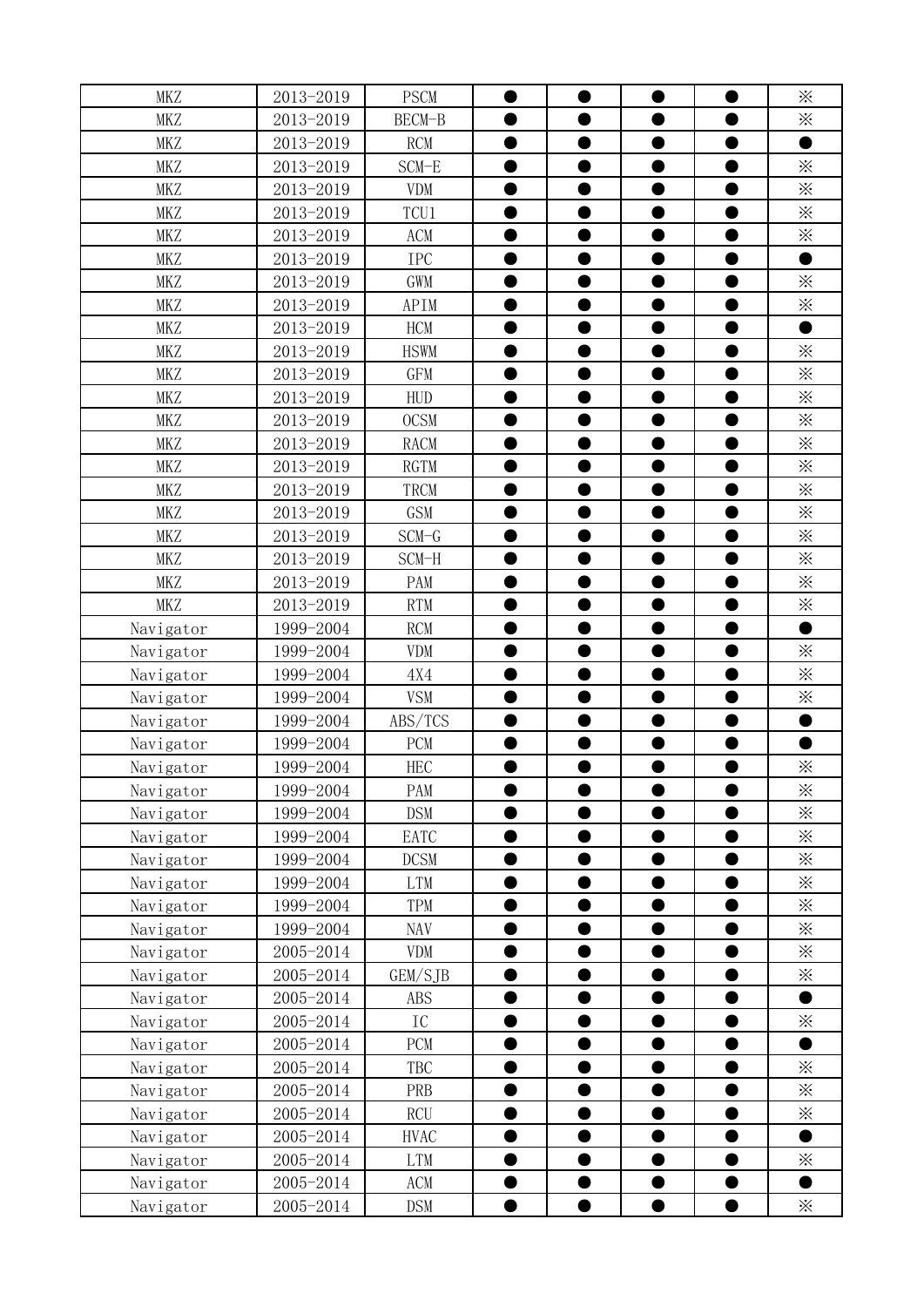|                        | 2005-2014              | <b>TCCM</b>                |   |           |   | $\times$        |
|------------------------|------------------------|----------------------------|---|-----------|---|-----------------|
| Navigator<br>Navigator | 2005-2014              | <b>DSP</b>                 |   |           |   | $\times$        |
| Navigator              | 2005-2014              | <b>DCSM</b>                |   |           |   | $\times$        |
| Navigator              | 2005-2014              | APIM                       |   |           |   | $\times$        |
| Navigator              | 2005-2014              | <b>ACM</b>                 |   | D         |   |                 |
| Navigator              | 2005-2014              | <b>SDARS</b>               |   | D         |   | $\times$        |
| Navigator              | 2005-2014              | <b>RCM</b>                 |   | $\bullet$ |   |                 |
| Navigator              | 2005-2014              | PAM                        |   |           |   | $\times$        |
| Navigator              | 2005-2014              | <b>GPSM</b>                |   |           |   | $\times$        |
| Navigator              | 2015-2019              | <b>RHVAC</b>               |   | 0         |   | $\times$        |
| Navigator              | 2015-2019              | FCIM-B                     |   |           |   | $\times$        |
| Navigator              | 2015-2019              | <b>ATCM</b>                |   |           |   | $\times$        |
| Navigator              | 2015-2019              | <b>GFM</b>                 |   |           |   | $\times$        |
| Navigator              | 2015-2019              | IPM-A                      |   |           |   | $\times$        |
| Navigator              | 2015-2019              | <b>SCCM</b>                |   |           |   | $\times$        |
| Navigator              | 2015-2019              | DACM-C                     |   |           |   | $\ddot{\times}$ |
| Navigator              | 2015-2019              | PAM                        |   |           |   | $\times$        |
| Navigator              | 2015-2019              | <b>RGTM</b>                |   |           |   | $\times$        |
| Navigator              | 2015-2019              | $SCM-G$                    |   | ●         |   | $\times$        |
| Navigator              | 2015-2019              | SCM-H                      |   |           |   | $\times$        |
| Navigator              | 2015-2019              | $SOD-L$                    |   |           |   | $\times$        |
| Navigator              | 2015-2019              | <b>OCSM</b>                |   | ●         |   | $\times$        |
| Navigator              | 2015-2019              | SCM-B                      |   | $\bullet$ |   | $\times$        |
| Navigator              | 2015-2019              | <b>GWM</b>                 |   | $\bullet$ | ● | $\times$        |
| Navigator              | 2015-2019              | <b>ABS</b>                 |   | Ð         |   |                 |
| Navigator              | 2015-2019              | <b>DSP</b>                 |   | D         |   | $\times$        |
| Navigator              | 2015-2019              |                            |   |           |   |                 |
|                        |                        |                            |   |           |   |                 |
|                        |                        | $BCM-B$                    |   |           |   | $\times$        |
| Navigator              | 2015-2019              | IPM-B                      |   |           |   | $\times$        |
| Navigator              | 2015-2019              | BECM-B                     |   |           |   | $\times$        |
| Navigator              | 2015-2019              | <b>PSCM</b>                |   |           |   | ⋇               |
| Navigator              | 2015-2019              | $SOD-R$                    |   |           |   | ፠               |
| Navigator              | 2015-2019              | <b>HCM</b>                 |   |           |   |                 |
| Navigator              | 2015-2019<br>2015-2019 | <b>BCMII</b><br><b>RBM</b> | ● | 0         |   | $\times$        |
| Navigator<br>Navigator | 2015-2019              | ACM                        |   |           |   | $\times$        |
|                        | 2015-2019              | <b>DDM</b>                 |   | $\bullet$ |   | $\times$        |
| Navigator<br>Navigator | 2015-2019              | FCIM                       |   | D         |   | $\times$        |
|                        | 2015-2019              | <b>IPC</b>                 |   | 0         |   |                 |
| Navigator<br>Navigator | 2015-2019              | <b>PDM</b>                 |   |           |   | $\times$        |
| Navigator              | 2015-2019              | <b>RTM</b>                 |   |           |   | $\times$        |
| Navigator              | 2015-2019              | $SCM-J$                    |   |           |   | $\times$        |
| Navigator              | 2015-2019              | <b>SUMB</b>                |   |           |   | $\times$        |
| Navigator              | 2015-2019              | TCU1                       |   |           |   | $\ddot{\times}$ |
| Navigator              | 2015-2019              | TRM                        |   |           |   | $\times$        |
| Navigator              | 2015-2019              | WACM                       |   |           |   | $\times$        |
| Navigator              | 2015-2019              | $C-CM$                     |   | ●         |   | $\times$        |
| Navigator              | 2015-2019              | <b>VDM</b>                 |   | ●         | ● | $\times$        |
| Navigator              | 2015-2019              | SCM-E                      |   |           |   | $\times$        |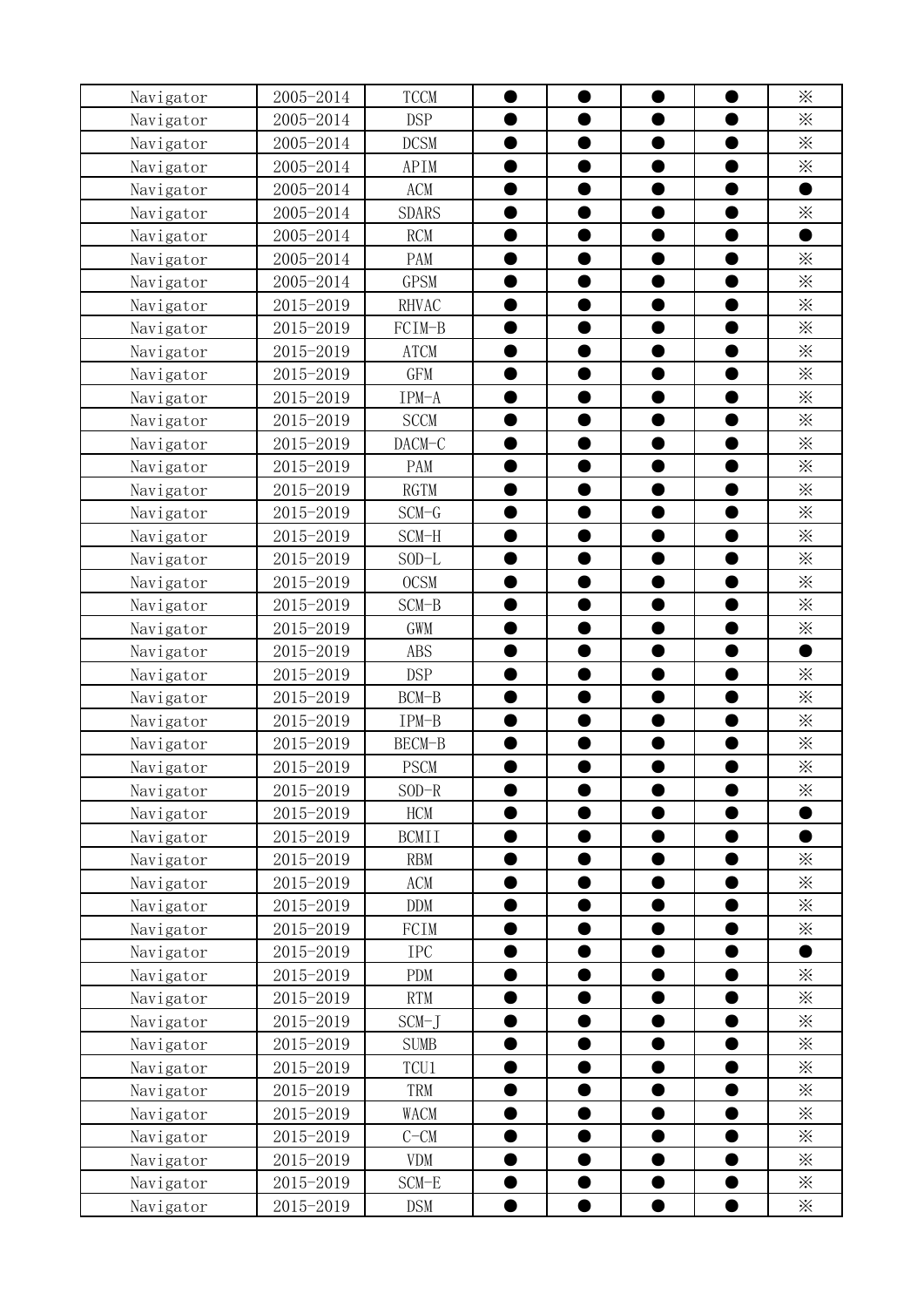| Navigator        | 2015-2019              | <b>TCM</b>    |   |           |           |           |                 |
|------------------|------------------------|---------------|---|-----------|-----------|-----------|-----------------|
| Navigator        | 2015-2019              | PCM           |   |           |           |           |                 |
| Navigator        | 2015-2019              | <b>GSM</b>    |   | ●         |           | $\bullet$ | $\times$        |
| Navigator        | 2015-2019              | <b>DWNULL</b> |   |           |           |           | $\times$        |
| Navigator        | 2015-2019              | APIM          |   | D         |           | 0         | $\times$        |
| Navigator        | 2015-2019              | RCM           |   | D         |           | 0         |                 |
| Navigator        | 2015-2019              | <b>HUD</b>    |   | ●         |           | $\bullet$ | $\times$        |
| Navigator        | 2015-2019              | <b>RACM</b>   |   |           |           |           | $\times$        |
| Navigator        | 2015-2019              | TBC           |   | D         |           | $\bullet$ | $\times$        |
| Navigator        | 2015-2019              | <b>TCCM</b>   |   |           |           |           | $\times$        |
| Navigator        | 2015-2019              | <b>HSWM</b>   |   |           |           |           | $\times$        |
| Town Car         | 1995-2011              | PCM           |   |           |           |           |                 |
| Town Car         | 1995-2011              | <b>RCM</b>    |   |           |           |           |                 |
| Town Car         | 1995-2011              | <b>VDM</b>    |   |           |           |           | $\times$        |
| Town Car         | 1995-2011              | <b>ABS</b>    |   |           |           |           | ●               |
| Town Car         | 1995-2011              | <b>DDM</b>    |   |           |           |           | $\ddot{\times}$ |
| Car<br>Town      | 1995-2011              | <b>LCM</b>    |   |           |           |           | $\times$        |
| Town Car         | 1995-2011              | IC            |   | $\bullet$ |           |           | $\times$        |
| Car<br>Town      | 1995-2011              | PAM           |   | D         |           |           | $\times$        |
| Town Car         | 1995-2011              | RATC          |   |           |           |           | $\times$        |
| Town Car         | 1995-2011              | <b>DSM</b>    |   |           |           |           | $\times$        |
| Town Car         | 1995-2011              | <b>HVAC</b>   |   | $\bullet$ |           | ●         | $\bullet$       |
| Town Car         | 1995-2011              | <b>LTM</b>    |   | $\bullet$ |           |           | $\times$        |
| Zephyr           | 2007-2012              | <b>ABS</b>    |   | $\bullet$ |           | $\bullet$ | $\bullet$       |
| Zephyr           | 2007-2012              | GEM/SJB       |   | $\bullet$ |           |           | $\times$        |
| Zephyr           | 2007-2012              | <b>DSP</b>    |   | $\bullet$ |           | ●         |                 |
| Zephyr           | 2007-2012              | IPC           |   |           |           |           |                 |
| Zephyr           | 2007-2012              | PCM           |   |           |           |           |                 |
| Zephyr           | 2007-2012              | ACM           |   |           |           |           |                 |
| Zephyr           | 2007-2012              | TCM           |   | ●         |           |           |                 |
| Zephyr           | 2007-2012              | <b>OCSM</b>   |   |           |           |           | $\times$        |
| Zephyr           | 2007-2012              | 4X4           |   |           |           | D         | $\times$        |
| Zephyr           | 2007-2012              | FDIM          |   |           |           |           | $\times$        |
| Zephyr           | 2007-2012              | PAM           | ● | O         | ●         | $\bullet$ | $\times$        |
| Zephyr           | 2007-2012              | <b>DCSM</b>   |   |           |           |           | $\times$        |
| Zephyr           | 2007-2012              | <b>DSM</b>    |   |           |           | $\bullet$ | $\times$        |
| Zephyr           | 2007-2012              | FCIM          |   |           |           |           | $\times$        |
| Zephyr           | 2007-2012<br>2007-2012 | HCM<br>APIM   |   |           |           |           | ●<br>$\times$   |
| Zephyr<br>Zephyr | 2007-2012              | <b>RCM</b>    |   |           |           |           |                 |
| Zephyr           | 2007-2012              | <b>DDM</b>    |   |           |           |           | $\ddot{\times}$ |
| Zephyr           | 2007-2012              | <b>ILCM</b>   |   |           |           |           | $\times$        |
| Zephyr           | 2007-2012              | <b>HVAC</b>   |   |           |           |           |                 |
| Zephyr           | 2007-2012              | $SOD-R$       |   |           |           |           | $\times$        |
| Zephyr           | 2007-2012              | $SOD-L$       |   |           |           |           | $\times$        |
| Zephyr           | 2007-2012              | <b>GPSM</b>   |   | $\bullet$ | $\bullet$ | $\bullet$ | $\times$        |
|                  |                        | System List   |   |           |           |           |                 |
|                  |                        |               |   |           |           |           |                 |
| 4X4              | 4X4 Control Module     |               |   |           |           |           |                 |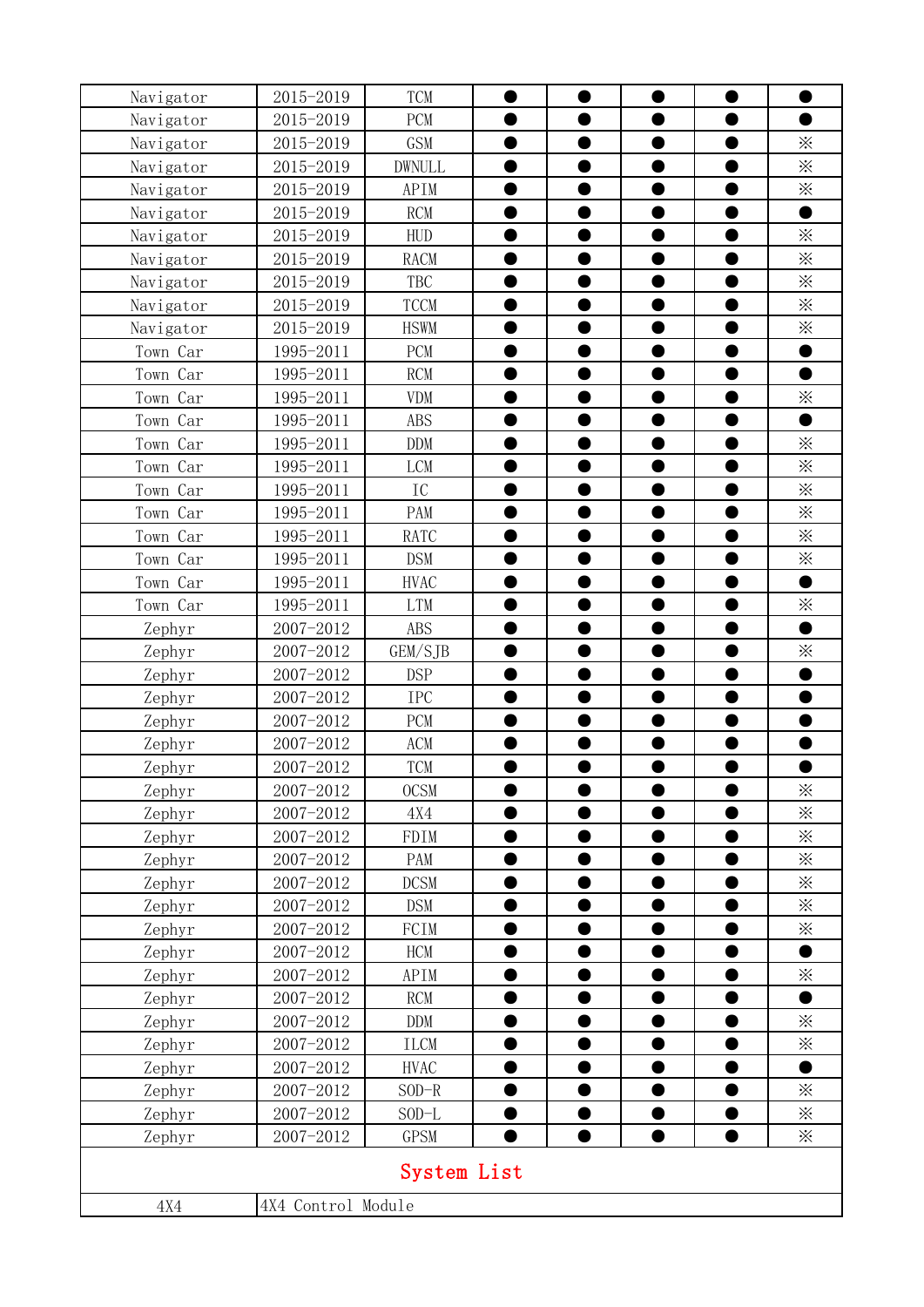| <b>ABS</b>    | Anti-Lock Braking System                         |
|---------------|--------------------------------------------------|
| ABS/TCS       | Anti-Lock Braking System/Traction Control Module |
| <b>ACM</b>    | Audio Control Module                             |
| APIM          | Accessory Protocol Interface Module              |
| <b>ATCM</b>   | All Terrain Control Module                       |
| BCM-B         | Body Control Module B                            |
| <b>BCMII</b>  | Body Control Module                              |
| BECM-B        | Battery Energy Control Module B                  |
| $C-CM$        | Cruise-Control Module                            |
| CPM           | Cellular Phone Module                            |
| DACM-C        | Digital Audio Control Module C                   |
| DCDC          | DC To DC Converter Control Module                |
| $DCM-E$       | Door Control Module E                            |
| $DCM-F$       | Door Control Module F                            |
| $DCM-G$       | Door Control Module G                            |
| DCM-H         | Door Control Module H                            |
| <b>DCSM</b>   | Driver/Dual Climate-Control Seat Module          |
| <b>DDM</b>    | Driver Front Door Module                         |
| <b>DDM</b>    | Drivers Door Module                              |
| <b>DSM</b>    | Driver Front Seat Module                         |
| <b>DSM</b>    | Drivers Seat Module                              |
| <b>DSP</b>    | Audio Digital Signal Processing Module           |
| <b>DWNULL</b> | Rear Differential Control Module                 |
| EATC          | Electronic Automatic Temperature Control         |
| <b>EPB</b>    | Electric Parking Brake                           |
| FCDIM         | Front Control/Display Interface Module           |
| FCIM          | Front Controls Interface Module                  |
| FCIM-B        | Front Controls Interface Module B                |
| FDIM          | Front Display Interface Module                   |
| <b>GEM</b>    | Generic Electronic Module                        |
| GEM/SJB       | Generic Electronic Module/Smart Junction Box     |
| GFM           | Generic Function Module                          |
| <b>GPSM</b>   | Global Positioning System Module                 |
| <b>GSM</b>    | Gear Shift Module                                |
| GWM           | Gateway Module A                                 |
| HCM           | Headlamp Control Module                          |
| $HCM-2$       | Headlamp Control Module 2B                       |
| <b>HEC</b>    | Hybrid Electronic Cluster                        |
| <b>HSWM</b>   | Heated Steering Wheel Module                     |
| <b>HUD</b>    | Head Up Display                                  |
| <b>HVAC</b>   | Heating Ventilation Air Conditioning             |
| IC            | Instrument Cluster                               |
| ILCM          | Interior Lighting Control Module                 |
| <b>IPC</b>    | Instrument Panel Control Module                  |
| IPM-A         | Image Processing Module A                        |
| IPM-B         | Image Processing Module B                        |
| <b>LCM</b>    | Lighting Control Module                          |
| <b>LTM</b>    | Liftgate/Trunk Module                            |
| MC            | Message Center Module                            |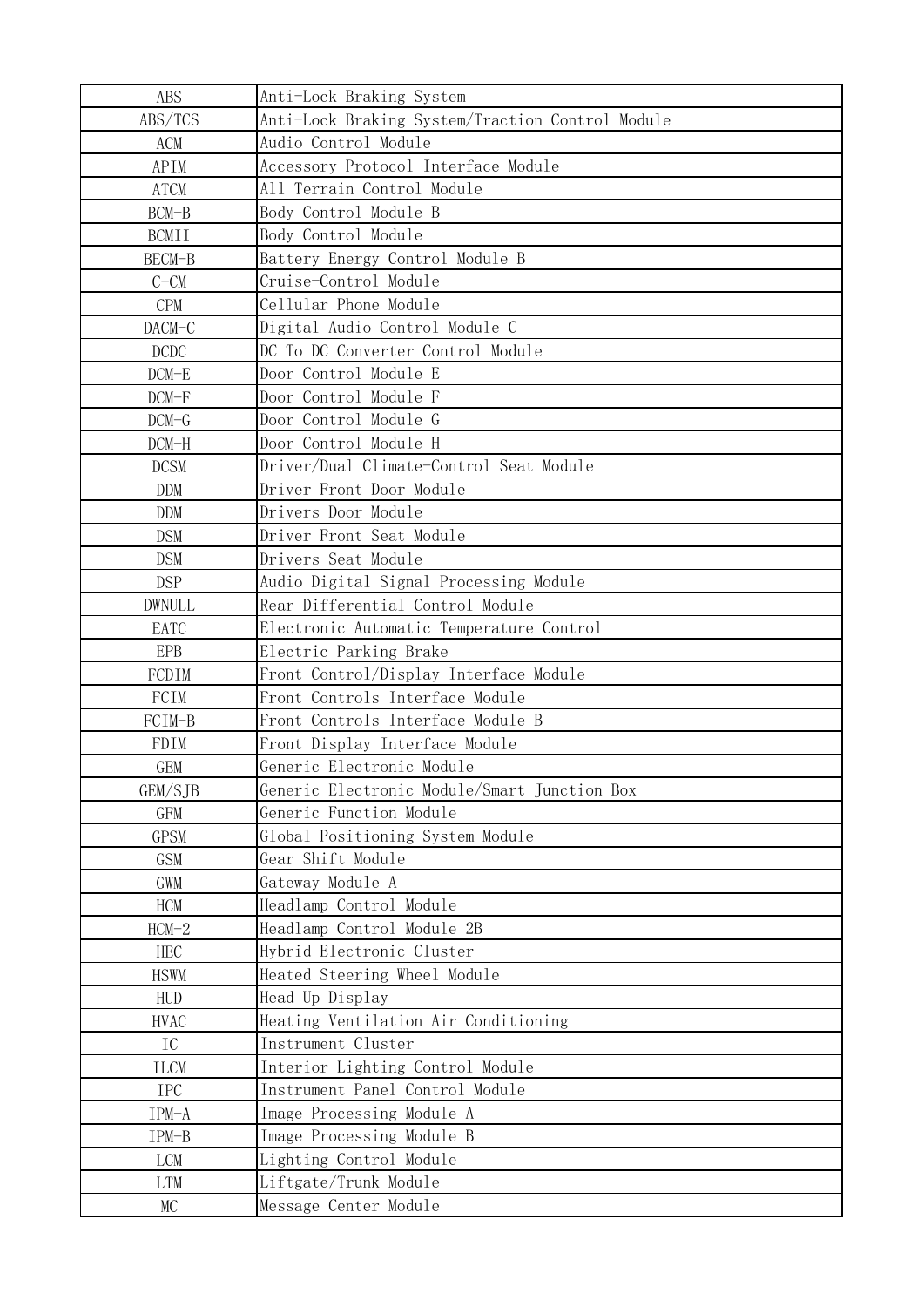| <b>NAV</b>                | Navigation System                                           |
|---------------------------|-------------------------------------------------------------|
| <b>OCSM</b>               | Occupant Classification System Module                       |
| PAM                       | Parking Aid Module                                          |
| PCM                       | Powertrain Control Module                                   |
| <b>PCSM</b>               | Passenger Climate-Control Seat Module                       |
| $PCSM-2$                  | Passenger Climate-Control Seat Module 2Rear                 |
| <b>PDM</b>                | Passenger Front Door Module                                 |
| PRB                       | Power Running Board                                         |
| <b>PSCM</b>               | Power Steering Control Module                               |
| <b>PSM</b>                | Passenger Front Seat Module                                 |
| <b>RACM</b>               | Rear Audio Control Module                                   |
| <b>RAP</b>                | Remote Anti-Theft/Personality Module                        |
| <b>RASM</b>               | Rear Air Suspension Module                                  |
| <b>RATC</b>               | Rear Air Temperature Control                                |
| <b>RBM</b>                | Running Board Control Module                                |
| <b>RCM</b>                | Restraint Control Module                                    |
| <b>RCU</b>                | Audio Rear Control Unit                                     |
| <b>REM</b>                | Rear Electronic Module                                      |
| <b>RETM</b>               | Rear Seat Entertainment Module                              |
| <b>RFA</b>                | Remote Function Actuator                                    |
| <b>RGTM</b>               | Rear Gate/Trunk Module                                      |
| <b>RHVAC</b>              | Rear Heating Ventilation Air Conditioning                   |
| <b>RTM</b>                | Radio Transceiver Module                                    |
| <b>SASM</b>               | Steering Angle Sensor Module                                |
| <b>SCCM</b>               | Steering Column Control Module                              |
| <b>SCIL</b>               | Steering Column/Instrument Panel/Lighting                   |
| <b>SCLM</b>               | Steering Column Locking Module                              |
| SCM-B                     | Seat Control Module B                                       |
| SCM-C                     | Seat Control Module C                                       |
| SCM-D                     | Seat Control Module D                                       |
| SCM-E                     | Seat Control Module E                                       |
| SCM-F                     | Seat Control Module F                                       |
| SCM-G                     | Seat Control Module G                                       |
| SCM-H                     | Seat Control Module H                                       |
| $SCM-J$                   | Seat Control Module J                                       |
| <b>SDARS</b>              | Satellite Digital Audio Receiver System                     |
| <b>SECM</b>               | Steering Effort Control Module                              |
| $SOD-L$                   | Side Obstacle Detection Control Module - Left               |
| $SOD-R$                   | Side Obstacle Detection Control Module - Right              |
| <b>SUMB</b>               | Suspension Control Module B                                 |
| TBC                       | Trailer Brake Control Module                                |
| <b>TCCM</b><br><b>TCM</b> | Transfer Case Control Module<br>Transmission Control Module |
| TCU1                      | Telematic Control Unit Module                               |
| TPM                       | Tire Pressure Monitor                                       |
| TRCM                      | Transmission Range Control Module                           |
| TRM                       | Trailer Module                                              |
| <b>VAPS</b>               | Variable Assist Power Steering                              |
| <b>VDM</b>                | Vehicle Dynamics Module                                     |
|                           |                                                             |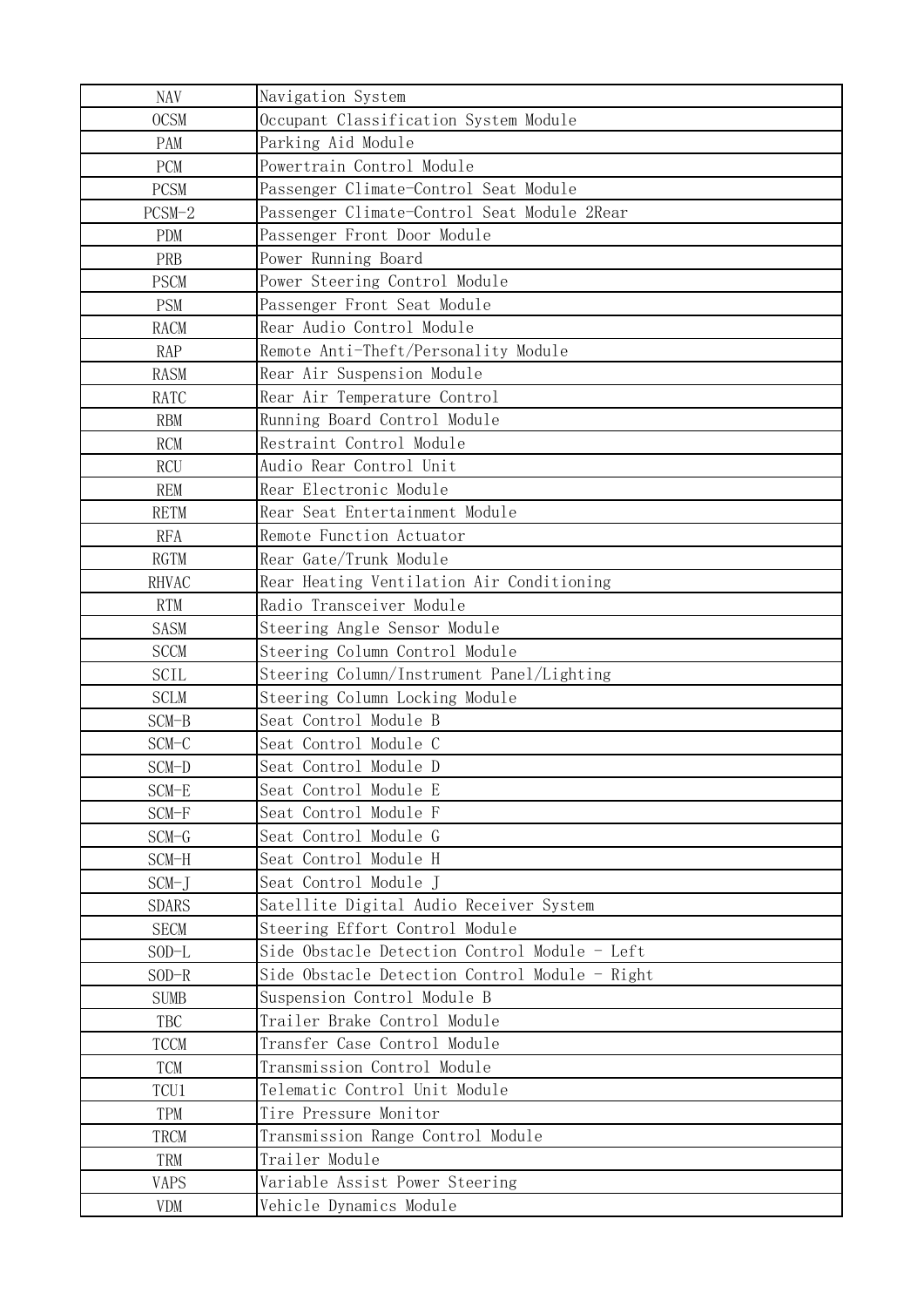| VSM  | Vehicle<br>Module<br>Security            |
|------|------------------------------------------|
| WACM | Wireless<br>Charging Module<br>Accessory |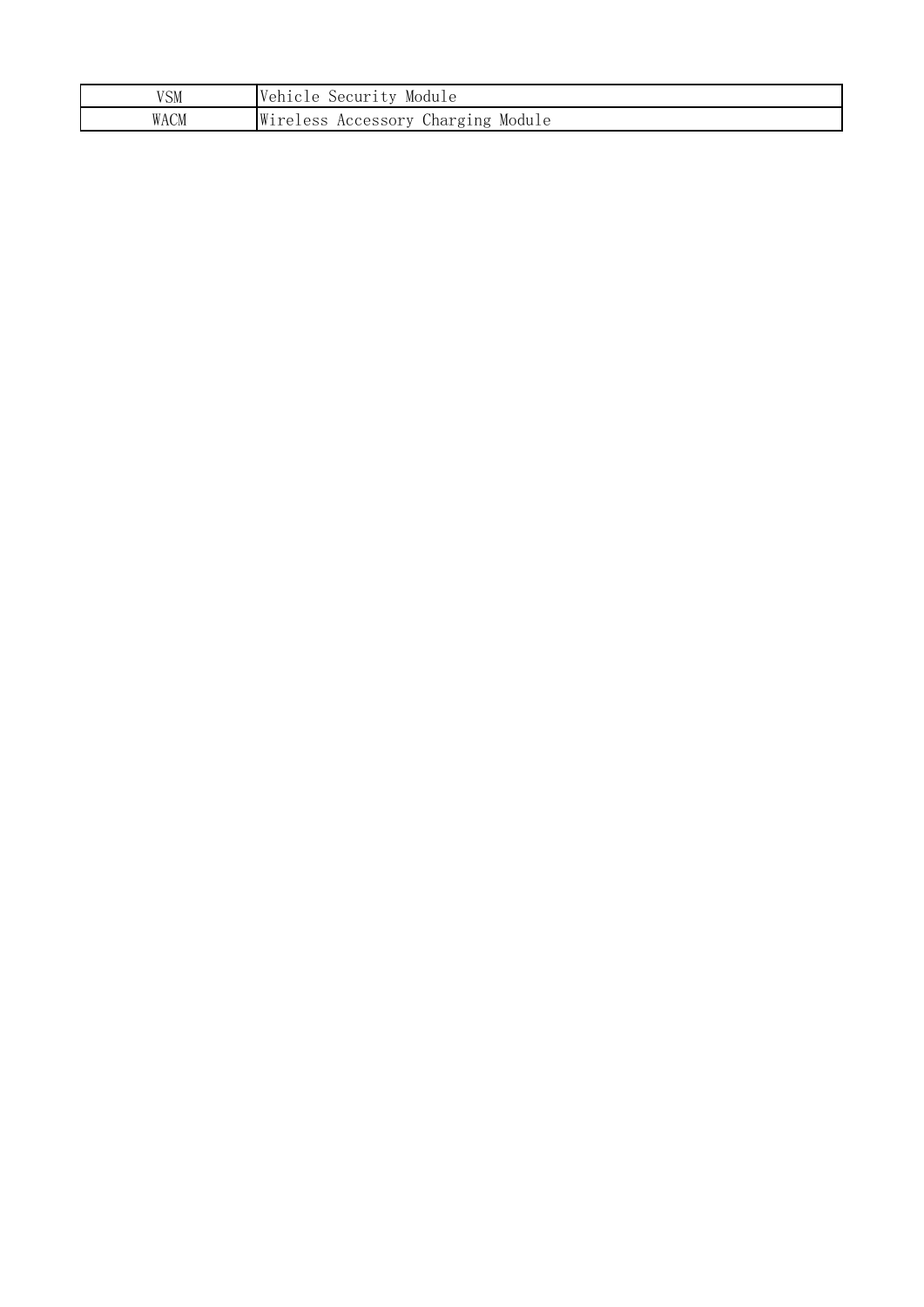|                                                                    | LINCOLN BLD Function List (Note: For reference only)                                    |            |
|--------------------------------------------------------------------|-----------------------------------------------------------------------------------------|------------|
| NOTES:                                                             |                                                                                         |            |
| ● This function is supported.                                      |                                                                                         |            |
|                                                                    | * This function may be supported, which depends on the actual condition of the vehicle. |            |
| This function is not supported.<br>$\bigcirc$                      |                                                                                         |            |
| $\blacktriangle$ This function is the new feature in this version. |                                                                                         |            |
| Model                                                              | Module Year                                                                             | <b>BLD</b> |
| Aviator                                                            | 2003-2005                                                                               |            |
| Blackwood                                                          | 2002-2003                                                                               |            |
| LS                                                                 | 2000-2005                                                                               |            |
| Mark VIII                                                          | 1996-1998                                                                               |            |
| Mark LT                                                            | 2006-2008                                                                               |            |
| <b>MKS</b>                                                         | 2009-2012                                                                               |            |
| <b>MKS</b>                                                         | 2013-2016                                                                               |            |
| <b>MKT</b>                                                         | 2010-2019                                                                               |            |
| MKX                                                                | 2007-2010                                                                               |            |
| MKZ                                                                | 2007-2012                                                                               |            |
| Navigator                                                          | 1999-2014                                                                               |            |
| Town Car                                                           | 1995-2011                                                                               |            |
| Zephyr                                                             | 2007-2012                                                                               |            |
|                                                                    | <b>BLD</b> Function List                                                                |            |
| ABS Service Bleeding                                               |                                                                                         |            |
| ABS/ESP Service Bleeding                                           |                                                                                         |            |
| Bleed Master Cylinder                                              |                                                                                         |            |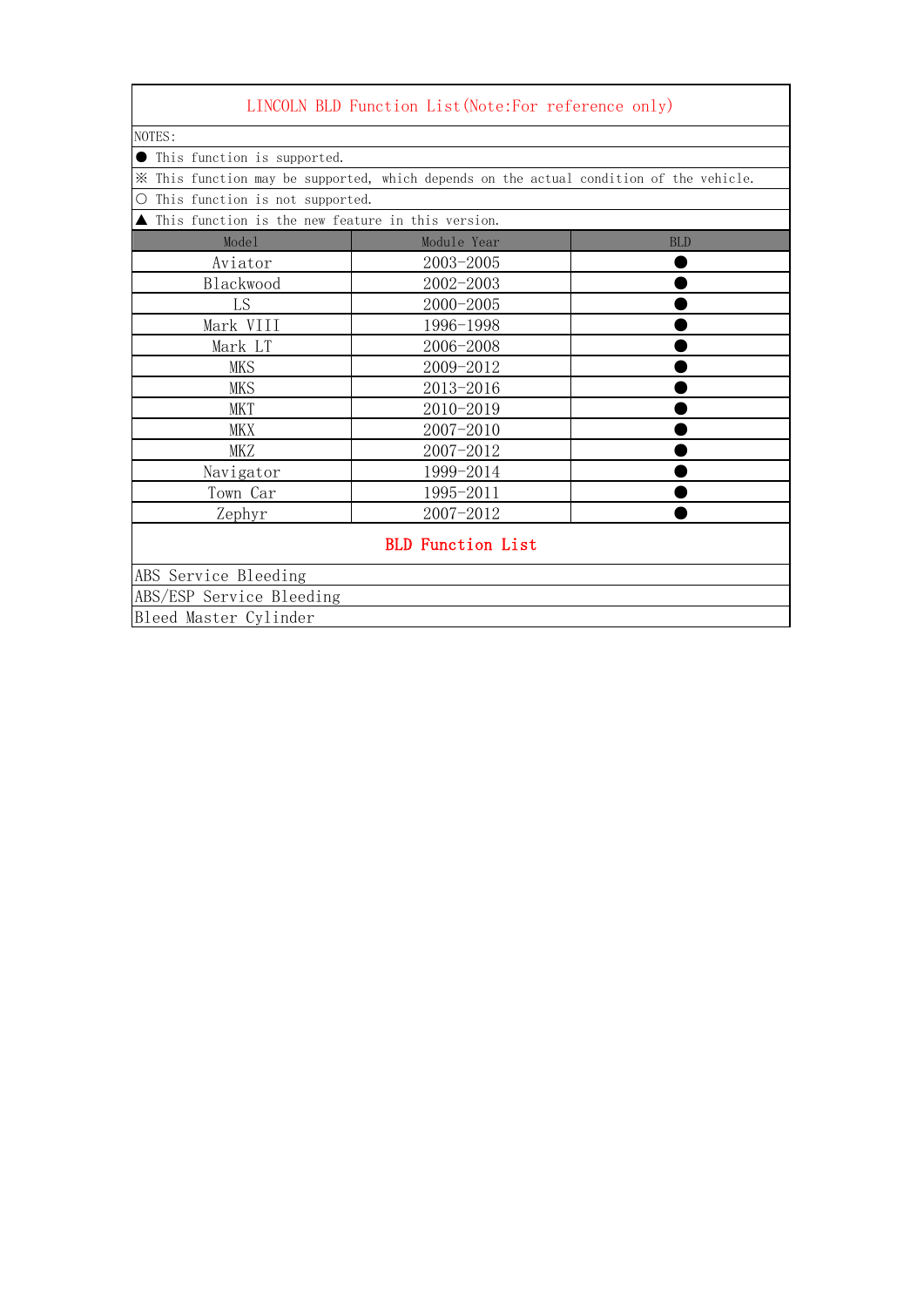| LINCOLN BMS Function List (Note: For reference only)               |                                                                                         |            |  |
|--------------------------------------------------------------------|-----------------------------------------------------------------------------------------|------------|--|
| NOTES:                                                             |                                                                                         |            |  |
| This function is supported.                                        |                                                                                         |            |  |
|                                                                    | * This function may be supported, which depends on the actual condition of the vehicle. |            |  |
| $\bigcirc$<br>This function is not supported.                      |                                                                                         |            |  |
| $\blacktriangle$ This function is the new feature in this version. |                                                                                         |            |  |
| Model                                                              | Module Year                                                                             | <b>BMS</b> |  |
| Continental                                                        | 2017-2019                                                                               |            |  |
| MKC                                                                | 2015-2019                                                                               |            |  |
| MKS                                                                | 2013-2016                                                                               |            |  |
| MKT                                                                | 2010-2019                                                                               |            |  |
| $2011 - 2019$<br>MKX                                               |                                                                                         |            |  |
| <b>MKZ</b>                                                         | 2013-2019                                                                               |            |  |
|                                                                    | <b>BMS</b> Function List                                                                |            |  |
| R-mode Rebalance                                                   |                                                                                         |            |  |
| BMS (Battery Monitoring System) Resetting                          |                                                                                         |            |  |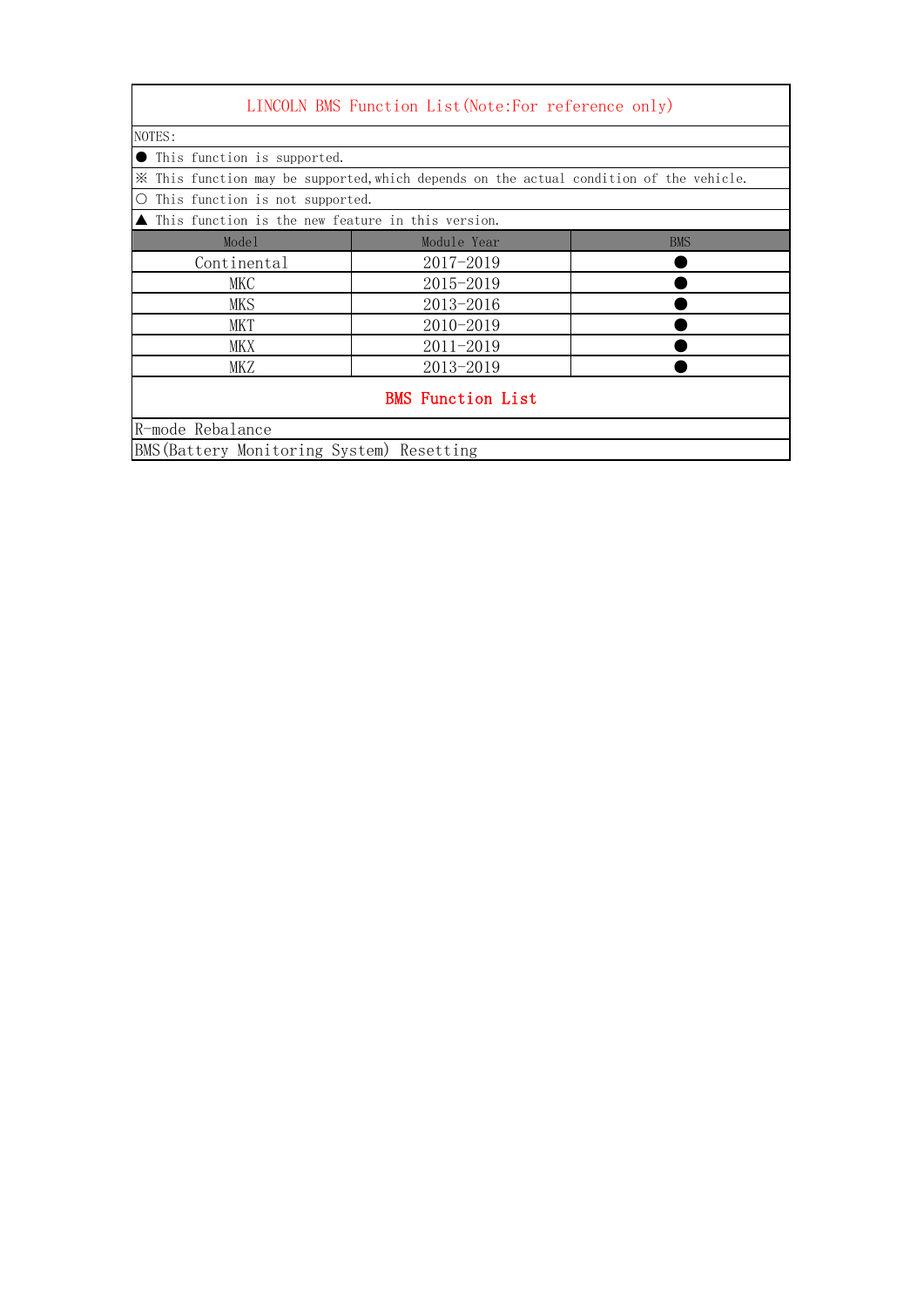| LINCOLN DWR Function List (Note: For reference only)                                    |             |            |
|-----------------------------------------------------------------------------------------|-------------|------------|
| NOTES:                                                                                  |             |            |
| This function is supported.                                                             |             |            |
| * This function may be supported, which depends on the actual condition of the vehicle. |             |            |
| This function is not supported.                                                         |             |            |
| This function is the new feature in this version.                                       |             |            |
| Model                                                                                   | Module Year | <b>DWR</b> |
| Continental                                                                             | 2017-2019   |            |
| <b>MKZ</b>                                                                              | 2013-2019   |            |
| <b>DWR Function List</b>                                                                |             |            |
| Driver's Window Motor Test                                                              |             |            |
| Passenger's Window Motor Test                                                           |             |            |
| Initialize Power Window                                                                 |             |            |
| Power Liftgate Initialization                                                           |             |            |
| Driver Side Power Window Initialization                                                 |             |            |
| Passenger Side Power Window Initialization                                              |             |            |
| LPSDM And RPSDM Service Function                                                        |             |            |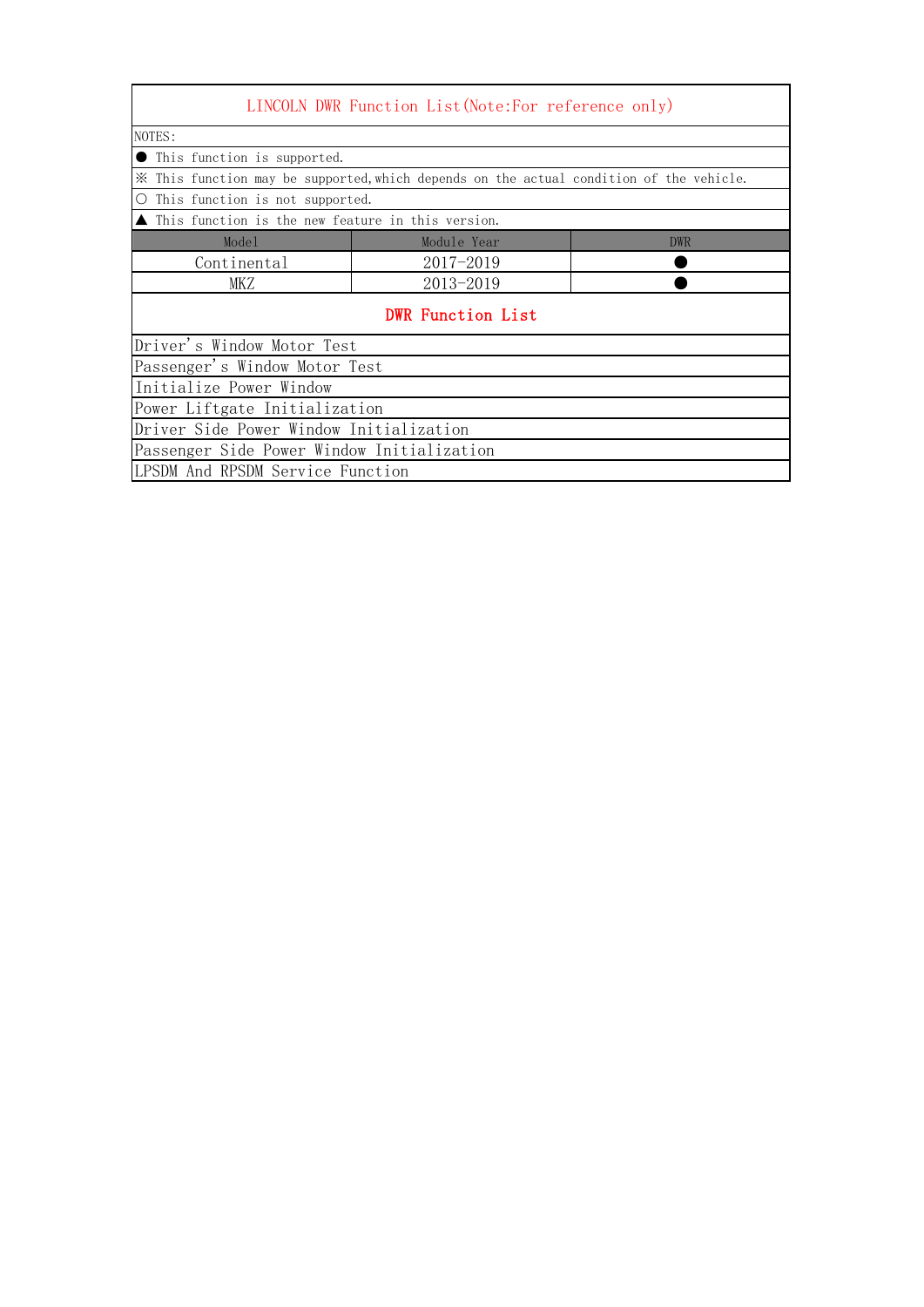|                                                                        | LINCOLN ETC Function List (Note:For reference only)                                     |            |
|------------------------------------------------------------------------|-----------------------------------------------------------------------------------------|------------|
| NOTES:                                                                 |                                                                                         |            |
| ● This function is supported.                                          |                                                                                         |            |
|                                                                        | * This function may be supported, which depends on the actual condition of the vehicle. |            |
| This function is not supported.<br>O                                   |                                                                                         |            |
| This function is the new feature in this version.                      |                                                                                         |            |
| Mode1                                                                  | Module Year                                                                             | <b>ETC</b> |
| Continental                                                            | 2017-2019                                                                               |            |
| LS                                                                     | 2000-2005                                                                               |            |
| Mark LT                                                                | 2006-2008                                                                               |            |
| <b>MKC</b>                                                             | 2015-2019                                                                               |            |
| <b>MKS</b>                                                             | 2009-2012                                                                               |            |
| <b>MKS</b>                                                             | 2013-2016                                                                               |            |
| <b>MKT</b>                                                             | 2010-2019                                                                               |            |
| <b>MKX</b>                                                             | 2007-2010                                                                               |            |
| <b>MKX</b>                                                             | 2011-2019                                                                               |            |
| <b>MKZ</b>                                                             | 2007-2012                                                                               |            |
| <b>MKZ</b>                                                             | 2013-2019                                                                               |            |
| Navigator                                                              | 2005-2014                                                                               |            |
| Town Car                                                               | 1995-2011                                                                               |            |
| Zephyr                                                                 | 2007-2012                                                                               |            |
|                                                                        | <b>ETC Function List</b>                                                                |            |
| Reset the intake Air Throttle Valve Learned Values                     |                                                                                         |            |
| Reset the Throttle Body Learned Values                                 |                                                                                         |            |
| Reset KAM (Keep Alive Memory)                                          |                                                                                         |            |
| $\text{Reset KAM}(\text{Keep Alice } \text{Mive Memory}) - \text{PCM}$ |                                                                                         |            |
| ETB / EGR Initialization                                               |                                                                                         |            |
| ETB Check                                                              |                                                                                         |            |
| Electronic Throttle Control                                            |                                                                                         |            |
| Reset KAM (Keep Alive Memory) - TCM                                    |                                                                                         |            |
| Reset KAM (Keep Alive Memory) - SOBDM-C                                |                                                                                         |            |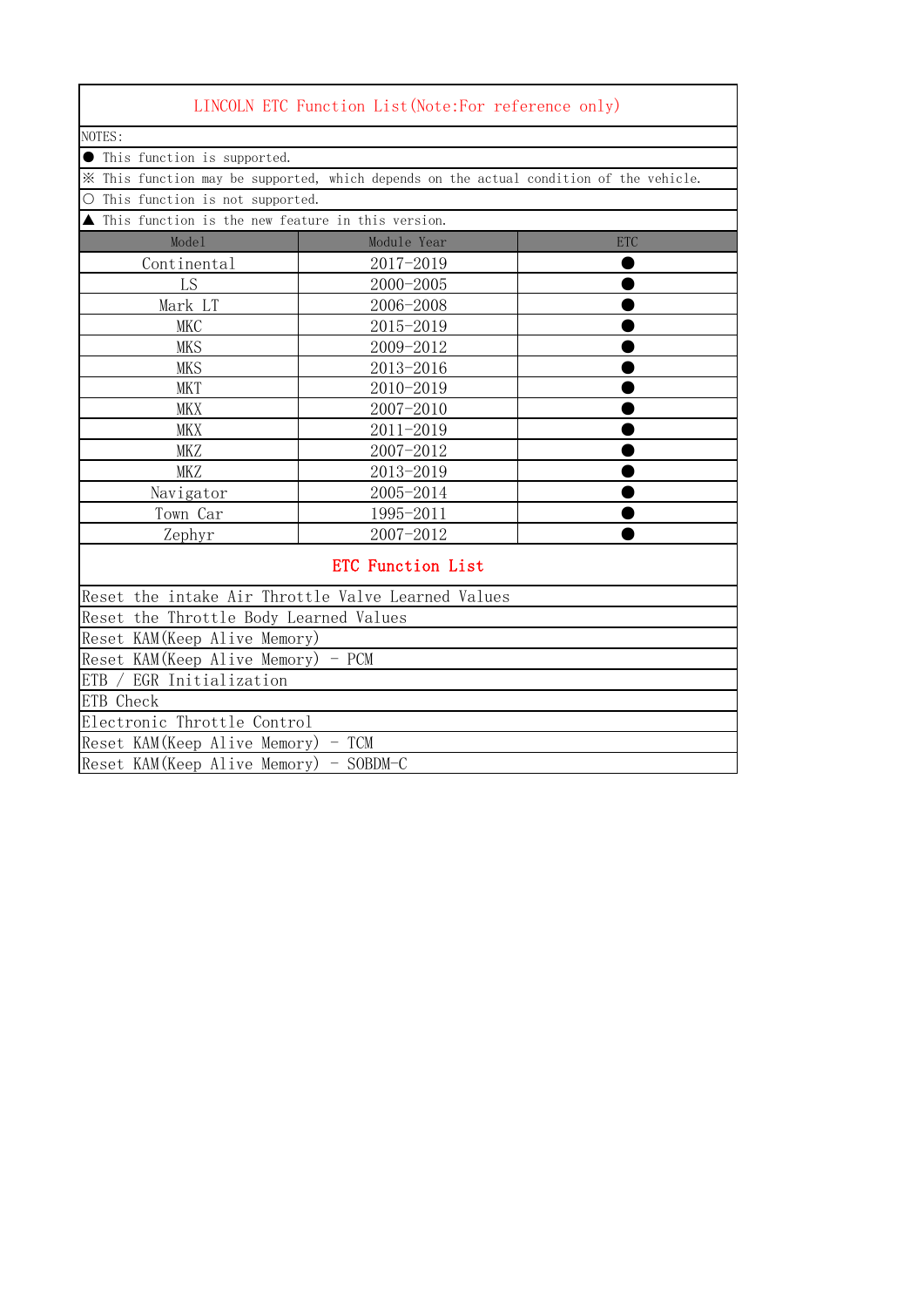|                                                                                         | LINCOLN LAP Function List (Note: For reference only)               |     |  |
|-----------------------------------------------------------------------------------------|--------------------------------------------------------------------|-----|--|
| NOTES:                                                                                  |                                                                    |     |  |
| • This function is supported.                                                           |                                                                    |     |  |
| X This function may be supported, which depends on the actual condition of the vehicle. |                                                                    |     |  |
| ○ This function is not supported.                                                       |                                                                    |     |  |
|                                                                                         | $\blacktriangle$ This function is the new feature in this version. |     |  |
| Model                                                                                   | Module Year                                                        | LAP |  |
| Continental                                                                             | $2017 - 2019$                                                      |     |  |
| MKX                                                                                     | $2011 - 2019$                                                      |     |  |
| 2013-2019<br>MKZ                                                                        |                                                                    |     |  |
|                                                                                         | LAP Function List                                                  |     |  |
| Headlamp Alignment                                                                      |                                                                    |     |  |
| LED Lamp Driver Module Initialization                                                   |                                                                    |     |  |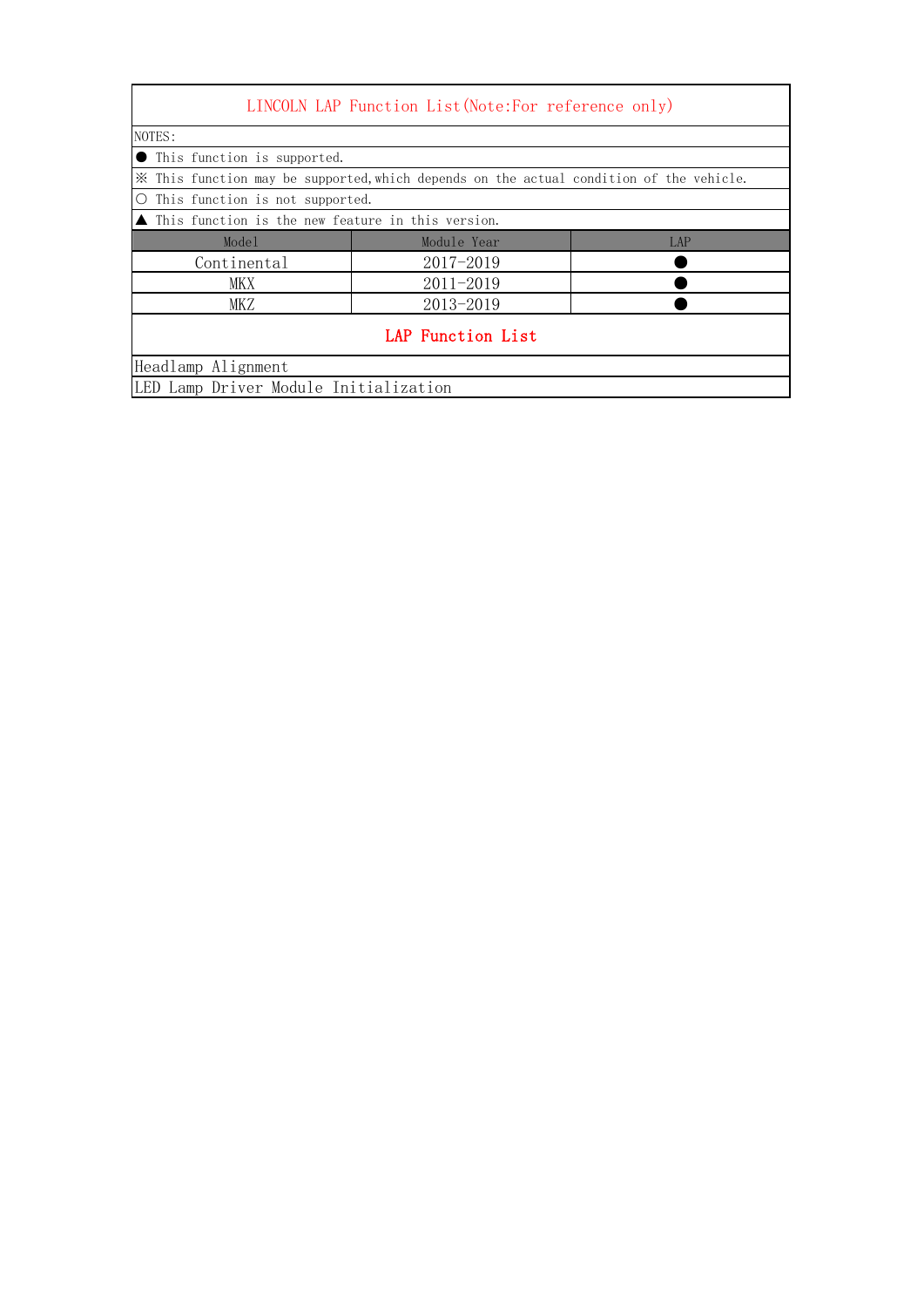| NOTES:                                                                                  |                   |     |
|-----------------------------------------------------------------------------------------|-------------------|-----|
| This function is supported.                                                             |                   |     |
| X This function may be supported, which depends on the actual condition of the vehicle. |                   |     |
| This function is not supported.                                                         |                   |     |
| $\blacksquare$ This function is the new feature in this version.                        |                   |     |
| Mode1                                                                                   | Module Year       | OIL |
| Aviator                                                                                 | $2003 - 2005$     |     |
|                                                                                         | OIL Function List |     |
| Reset the oil change indicator                                                          |                   |     |
| Reset Maintenance Lamp                                                                  |                   |     |
| Data Reset                                                                              |                   |     |
| Maintenance Version Status                                                              |                   |     |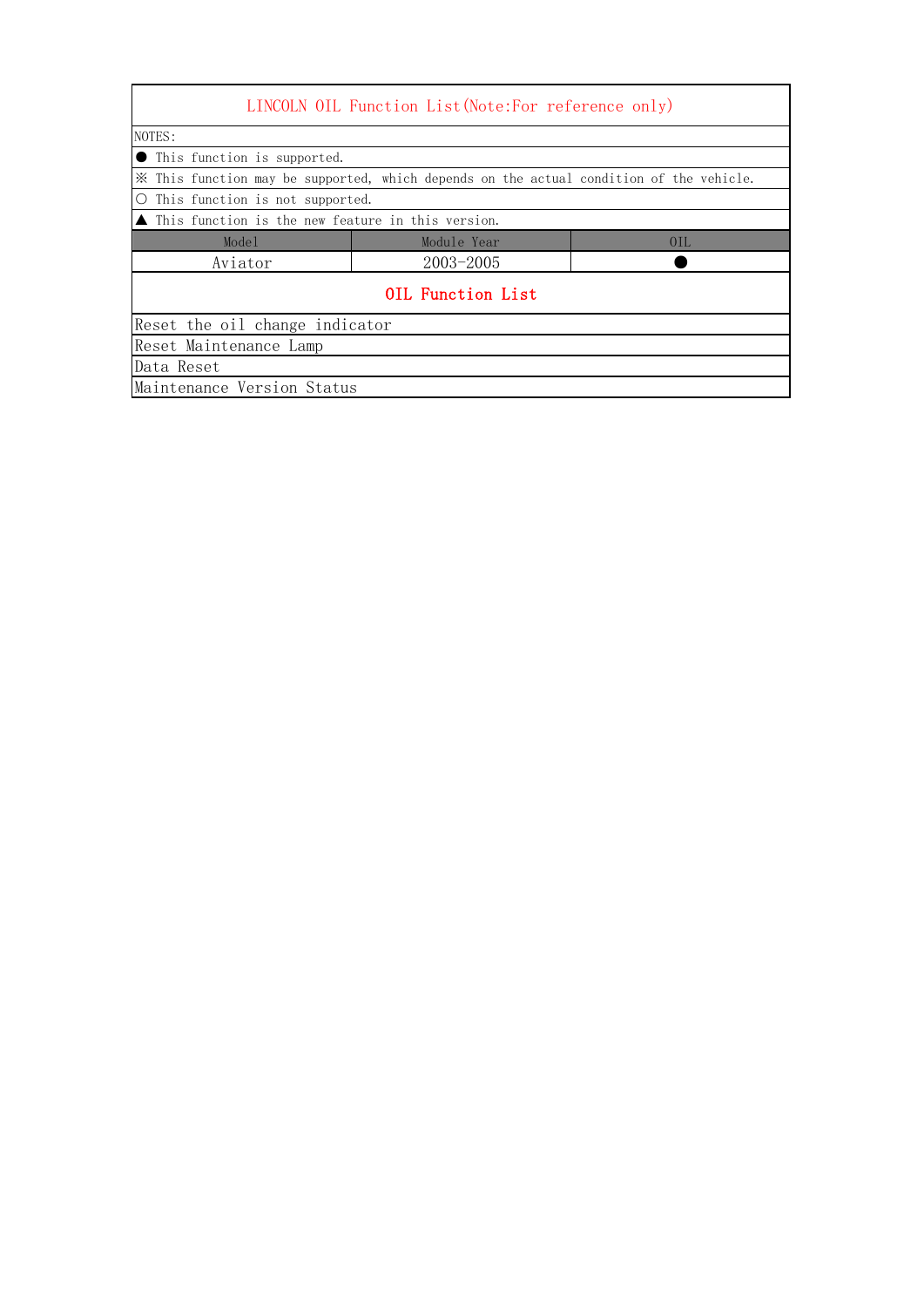| LINCOLN SAS Function List (Note:For reference only)                                     |                                 |     |  |
|-----------------------------------------------------------------------------------------|---------------------------------|-----|--|
| NOTES:                                                                                  |                                 |     |  |
| <b>•</b> This function is supported.                                                    |                                 |     |  |
| * This function may be supported, which depends on the actual condition of the vehicle. |                                 |     |  |
| O This function is not supported.                                                       |                                 |     |  |
| ▲ This function is the new feature in this version.                                     |                                 |     |  |
| Mode1                                                                                   | Module Year                     | SAS |  |
| Aviator                                                                                 | 2003-2005                       |     |  |
| Continental                                                                             | 2017-2019                       |     |  |
| LS                                                                                      | 2000-2005                       |     |  |
| <b>MKC</b>                                                                              | 2015-2019                       |     |  |
| <b>MKT</b>                                                                              | 2010-2019                       |     |  |
| <b>MKX</b>                                                                              | 2007-2010                       |     |  |
| <b>MKX</b>                                                                              | 2011-2019                       |     |  |
| <b>MKZ</b>                                                                              | 2007-2012                       |     |  |
| MKZ                                                                                     | 2013-2019                       |     |  |
| Navigator                                                                               | 1999-2014                       |     |  |
| Zephyr                                                                                  | 2007-2012                       |     |  |
| <b>SAS Function List</b>                                                                |                                 |     |  |
| ESP - Configure Steering Angle Sensor                                                   |                                 |     |  |
| IVD (Interactive Vehicle Dynamic Feature) Initialization Sequence                       |                                 |     |  |
| Braking - Steering Angle Sensor Calibration                                             |                                 |     |  |
| Steering Wheel Position Sensor Calibration                                              |                                 |     |  |
| EPS - Calibrate Steering Angle Sensor                                                   |                                 |     |  |
| EPS - Steering Column Assembly Configuration                                            |                                 |     |  |
| EPS - Intermediate Shaft Configuration                                                  |                                 |     |  |
| EPS - Pull Drift Compensation                                                           |                                 |     |  |
| EPS - Pull Drift Compensation Enable / Disable                                          |                                 |     |  |
| EPS - Straight Ahead Adaption Angle Reset                                               |                                 |     |  |
| EPS - Steering Rack Limiter Configuration                                               |                                 |     |  |
|                                                                                         | Steering Torque Sensor Trim     |     |  |
|                                                                                         | AFS - Steering Wheel Angle Trim |     |  |
| AFS - Reset SASM Module                                                                 |                                 |     |  |
| AFS - Steering Motor Angle Trim                                                         |                                 |     |  |
| AFS - Steering Toe Adjustment                                                           |                                 |     |  |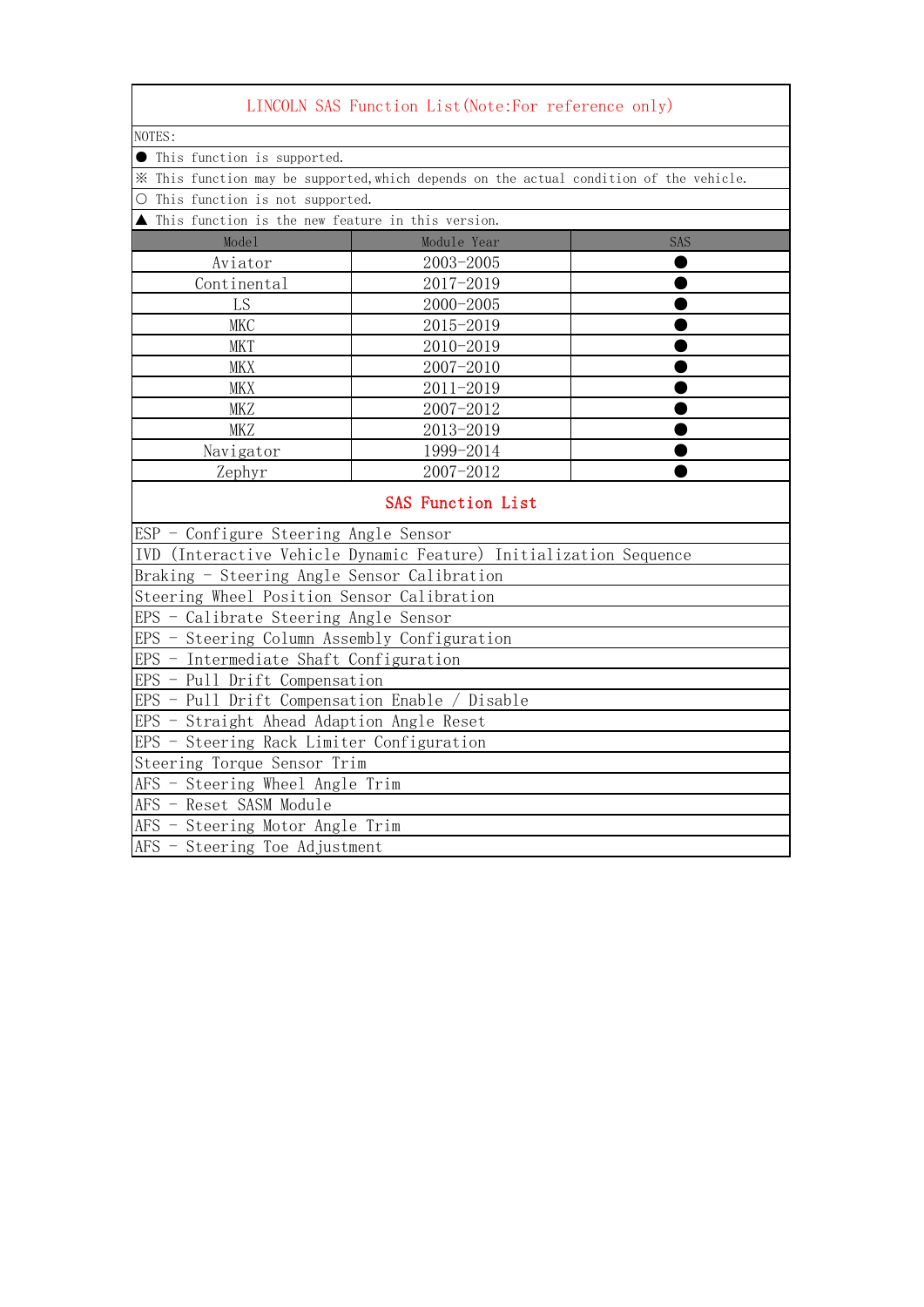|                                                   | LINCOLN SIT Function List (Note: For reference only)                                    |     |
|---------------------------------------------------|-----------------------------------------------------------------------------------------|-----|
| NOTES:                                            |                                                                                         |     |
| This function is supported.                       |                                                                                         |     |
|                                                   | * This function may be supported, which depends on the actual condition of the vehicle. |     |
| This function is not supported.<br>О              |                                                                                         |     |
| This function is the new feature in this version. |                                                                                         |     |
| Mode1                                             | Module Year                                                                             | SIT |
| Aviator                                           | 2003-2005                                                                               |     |
| Continental                                       | 2017-2019                                                                               |     |
| LS                                                | 2000-2005                                                                               |     |
| Mark LT                                           | 2006-2008                                                                               |     |
| <b>MKS</b>                                        | 2009-2012                                                                               |     |
| <b>MKS</b>                                        | 2013-2016                                                                               |     |
| <b>MKT</b>                                        | 2010-2019                                                                               |     |
| <b>MKX</b>                                        | 2007-2010                                                                               |     |
| <b>MKX</b>                                        | 2011-2019                                                                               |     |
| <b>MKZ</b>                                        | 2007-2012                                                                               |     |
| MKZ                                               | 2013-2019                                                                               |     |
| Navigator                                         | 1999-2004                                                                               |     |
| Town Car                                          | 1995-2011                                                                               |     |
| Zephyr                                            | 2007-2012                                                                               |     |
|                                                   | <b>SIT Function List</b>                                                                |     |
| Passenger Seat Weight Sensor Resetting            |                                                                                         |     |
| Driver's Seat Module                              |                                                                                         |     |
| Calibrate Power Seat                              |                                                                                         |     |
| Test Passenger Zero Seat Weight                   |                                                                                         |     |
| DSM Reset                                         |                                                                                         |     |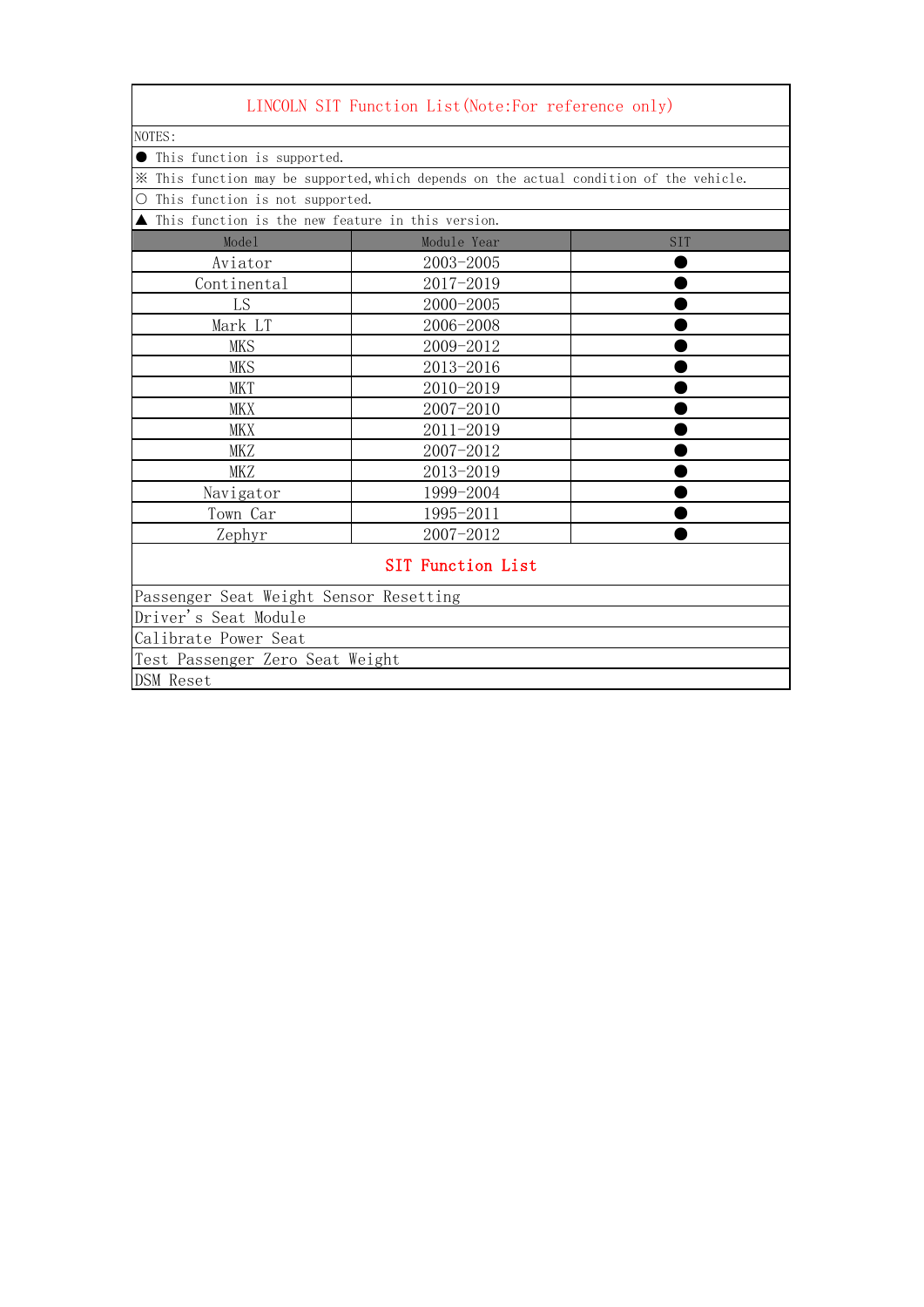| LINCOLN SPS Function List (Note: For reference only)                                    |               |            |  |
|-----------------------------------------------------------------------------------------|---------------|------------|--|
| NOTES:                                                                                  |               |            |  |
| • This function is supported.                                                           |               |            |  |
| X This function may be supported, which depends on the actual condition of the vehicle. |               |            |  |
| $\circ$<br>This function is not supported.                                              |               |            |  |
| $\blacktriangle$ This function is the new feature in this version.                      |               |            |  |
| Mode1                                                                                   | Module Year   | <b>SPS</b> |  |
| Continental                                                                             | $2017 - 2019$ |            |  |
| MKC                                                                                     | 2015-2019     |            |  |
| MKX                                                                                     | $2011 - 2019$ |            |  |
| Navigator                                                                               | 2005-2014     |            |  |
| Town Car                                                                                | 1995-2011     |            |  |
| SPS Function List                                                                       |               |            |  |
| Ride Height Calibration                                                                 |               |            |  |
| Pneumatic Test                                                                          |               |            |  |
| Accurate Trim Test                                                                      |               |            |  |